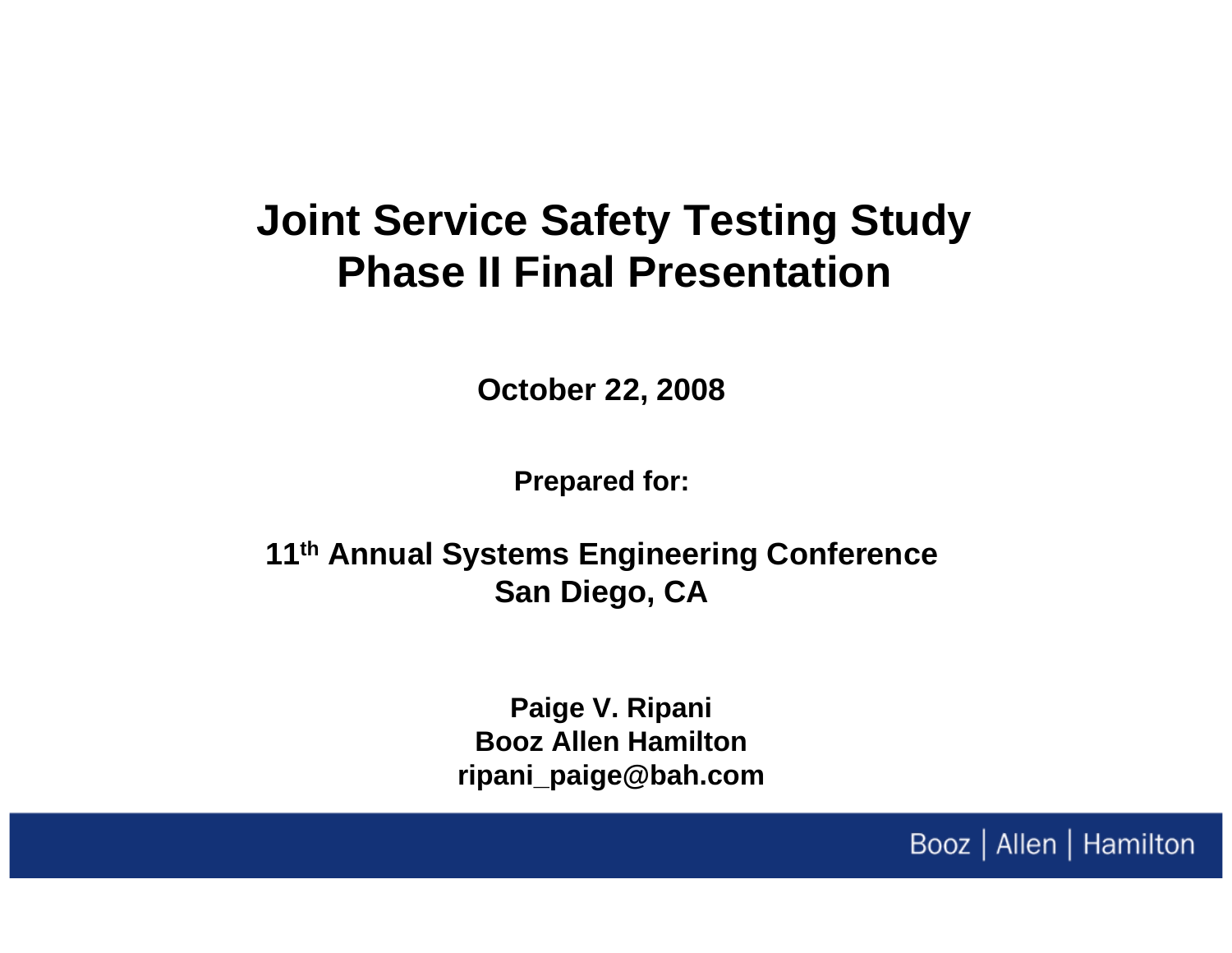- ▶ Study Overview
- Work Plan
- ▶ Results
- ▶ Summary and Conclusions
- ▶ Next Steps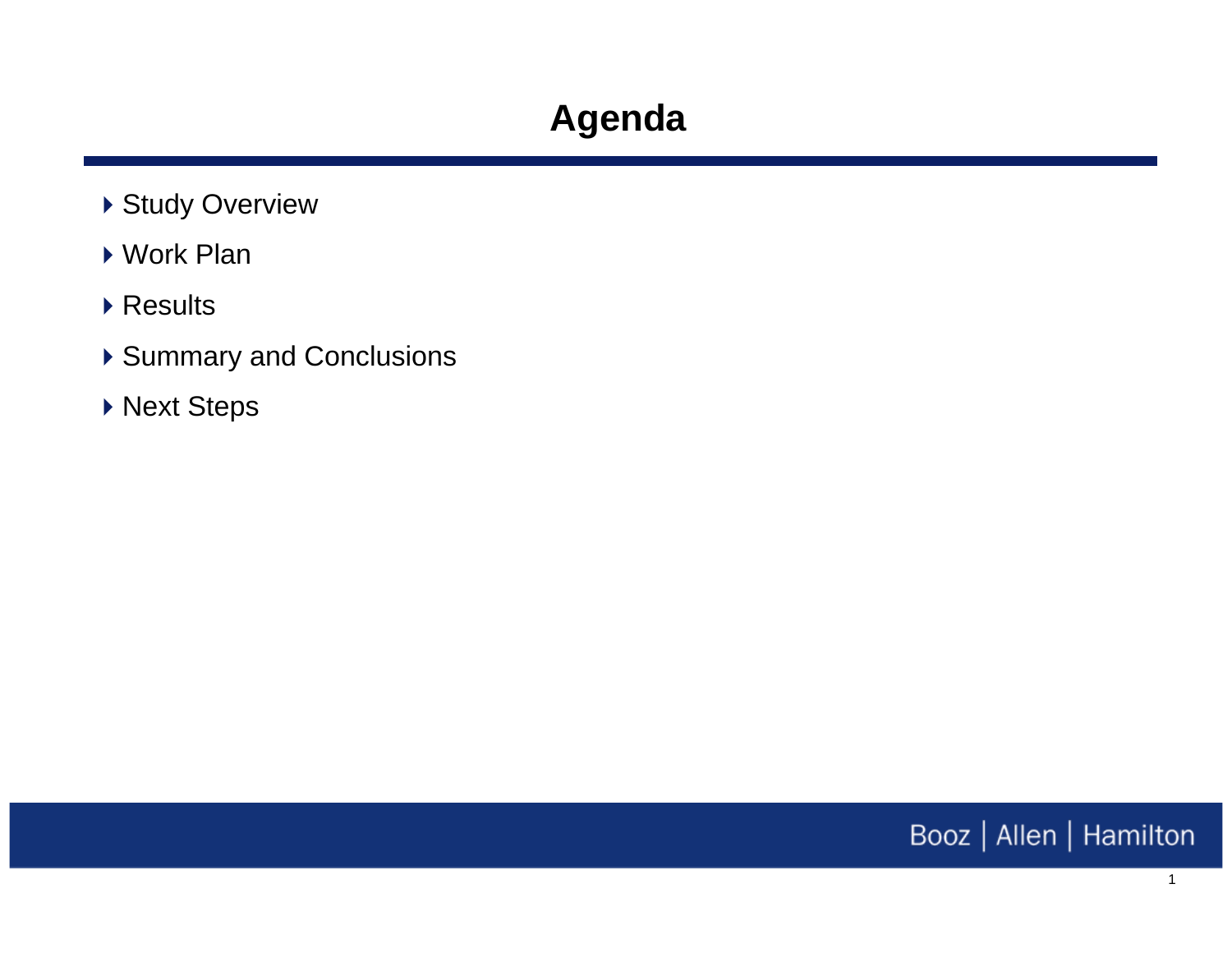### **Study Overview**

- $\mathcal{L}_{\mathcal{A}}$  , and the set of  $\mathcal{L}_{\mathcal{A}}$ **Hypothesis**
- $\mathcal{L}_{\mathcal{A}}$  , and the set of  $\mathcal{L}_{\mathcal{A}}$ **Paradigm Shift in Thinking**
- $\mathcal{L}_{\mathcal{A}}$  , and the set of  $\mathcal{L}_{\mathcal{A}}$ **Why Develop Service-Wide Safety Testing Requirements?**
- ▶ Work Plan
- ▶ Results
- ▶ Summary and Conclusions
- ▶ Next Steps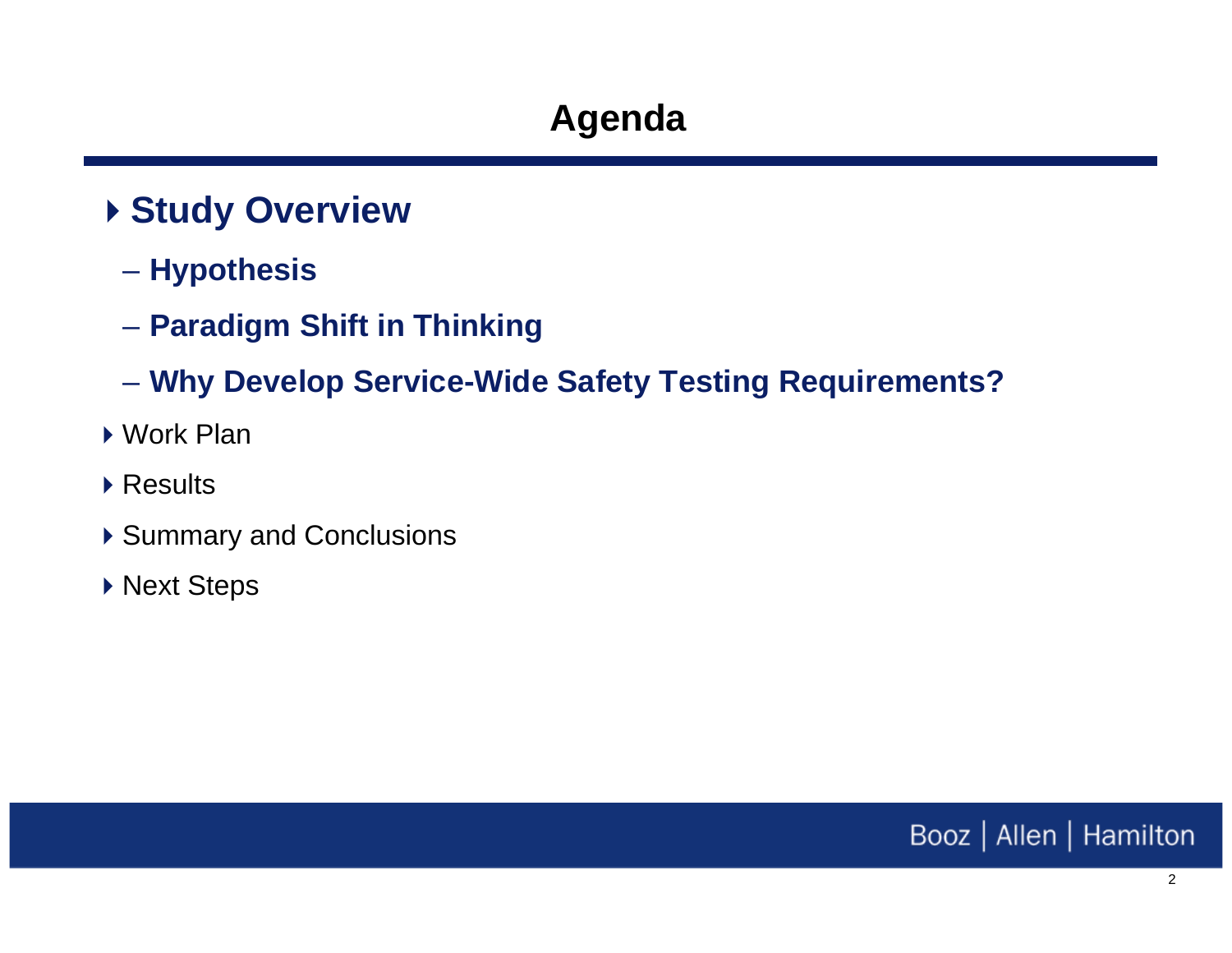### **Hypothesis Statement – PROVEN in Phase I**

inconsistent safety tests in order to qualify for military transportation to a deployed **Requirements** Given the increasingly joint nature of American military deployment, Services are increasingly hindered and delayed by the current need to require duplicate and site and operational use.

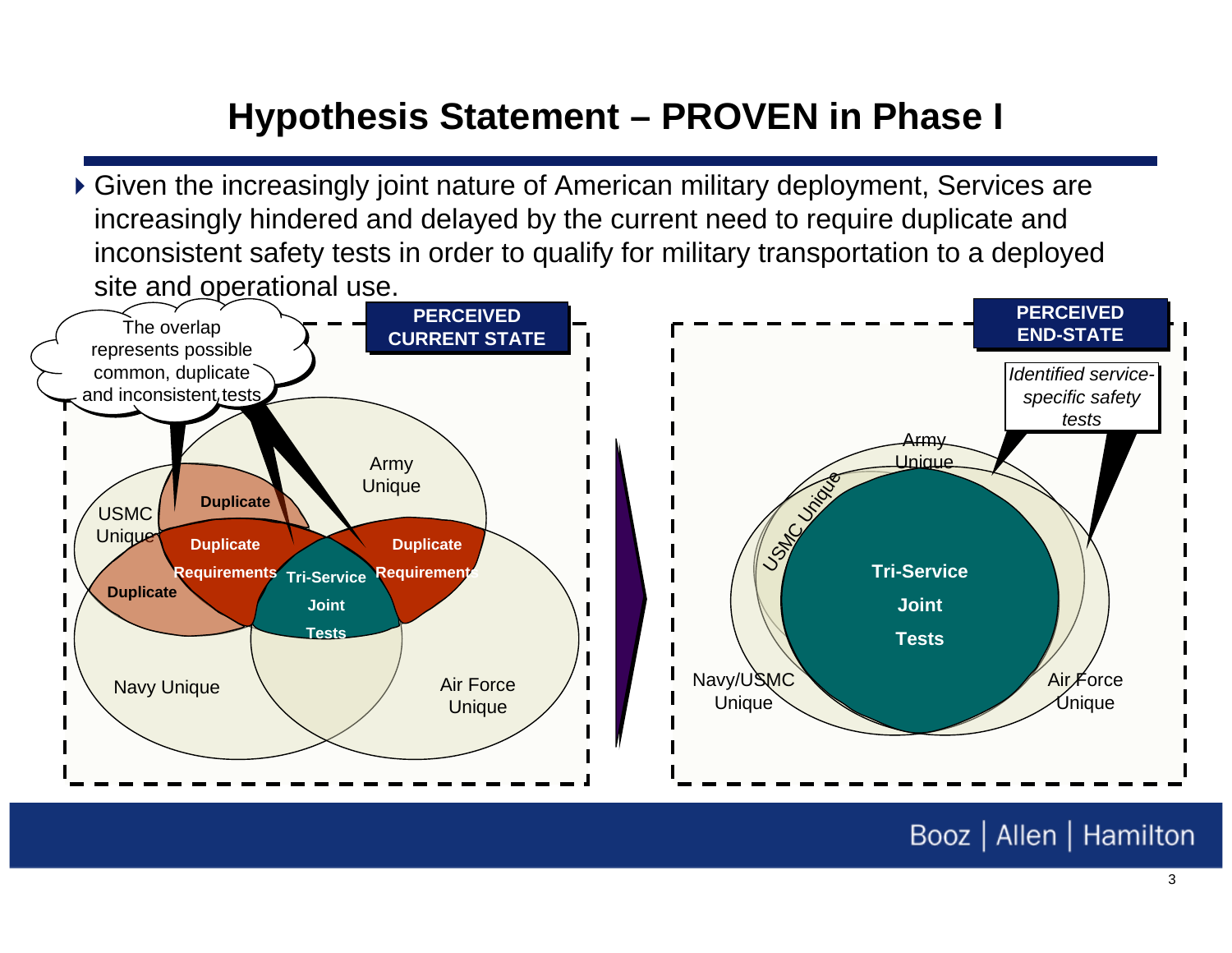# **The goal…**

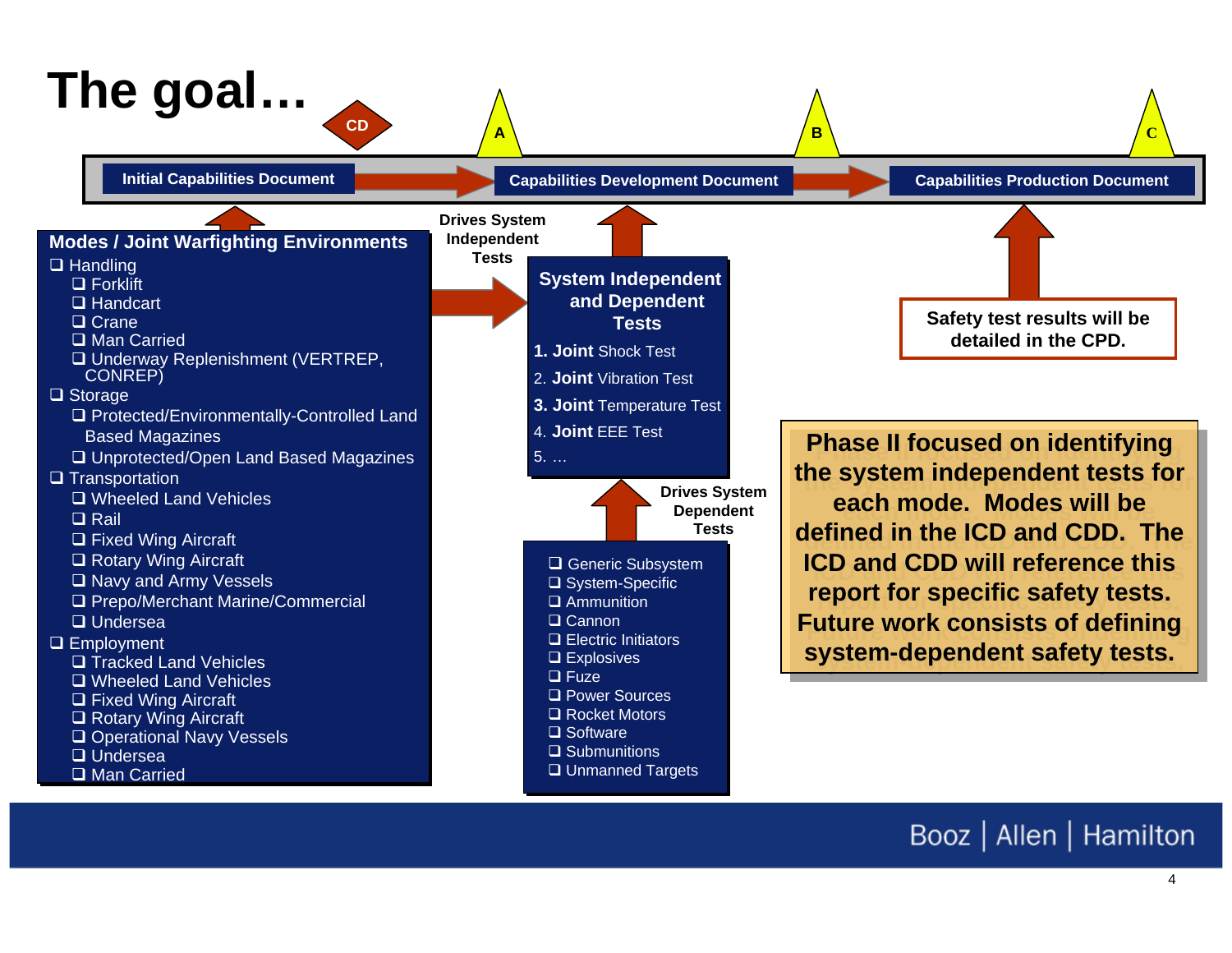### **Paradigm Shift in Thinking**

#### ▶ System Safety Community

- Safety engineers and Service safety boards historically tailored tests to a specific system under development
- Safety boards previously addressed and enforced only Service-specific safety tests rather than a set of common tests for all Services
- Safety tests identified in this report are specifically defined by the joint warfighting environment, whereas these tests were previously loosely defined in the test documents.

#### JWSTAP Members

- Membership is primarily leaders for each of the Service's safety review boards
- Tendency to view this concept from the acquisition perspective not JCIDS perspective
- Acquisition perspective causes members to become overly concerned about the JWSTAP role duplicating the well established roles of their Service's safety boards
	- Enforcement of weapon/explosive system safety requirements is a Service safety board role not reviewing and writing capability-based safety requirements for JCIDS documents
	- Deviations from an established set of safety testing requirements is also clearly a JWSTAP role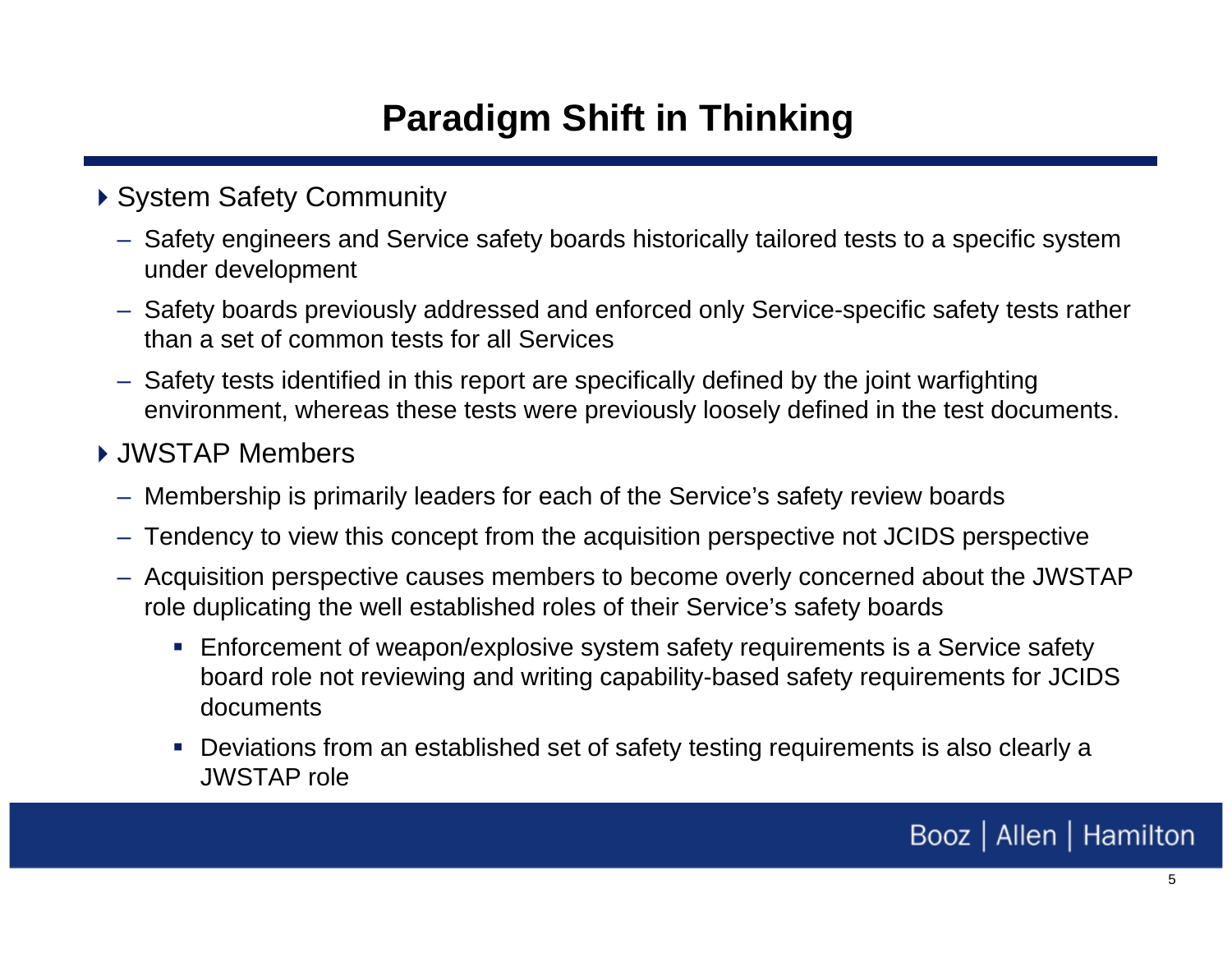### **Why Develop Service-Wide Safety Testing Standards?**

- Moving forward, all weapons/ weapon systems will be developed as **joint systems** vis a vis JCIDS
- ▶ A joint approach promotes consistency and will get systems fielded sooner. Reduces (1) the overall number of tests, (2) time to fielding and (3) cost.



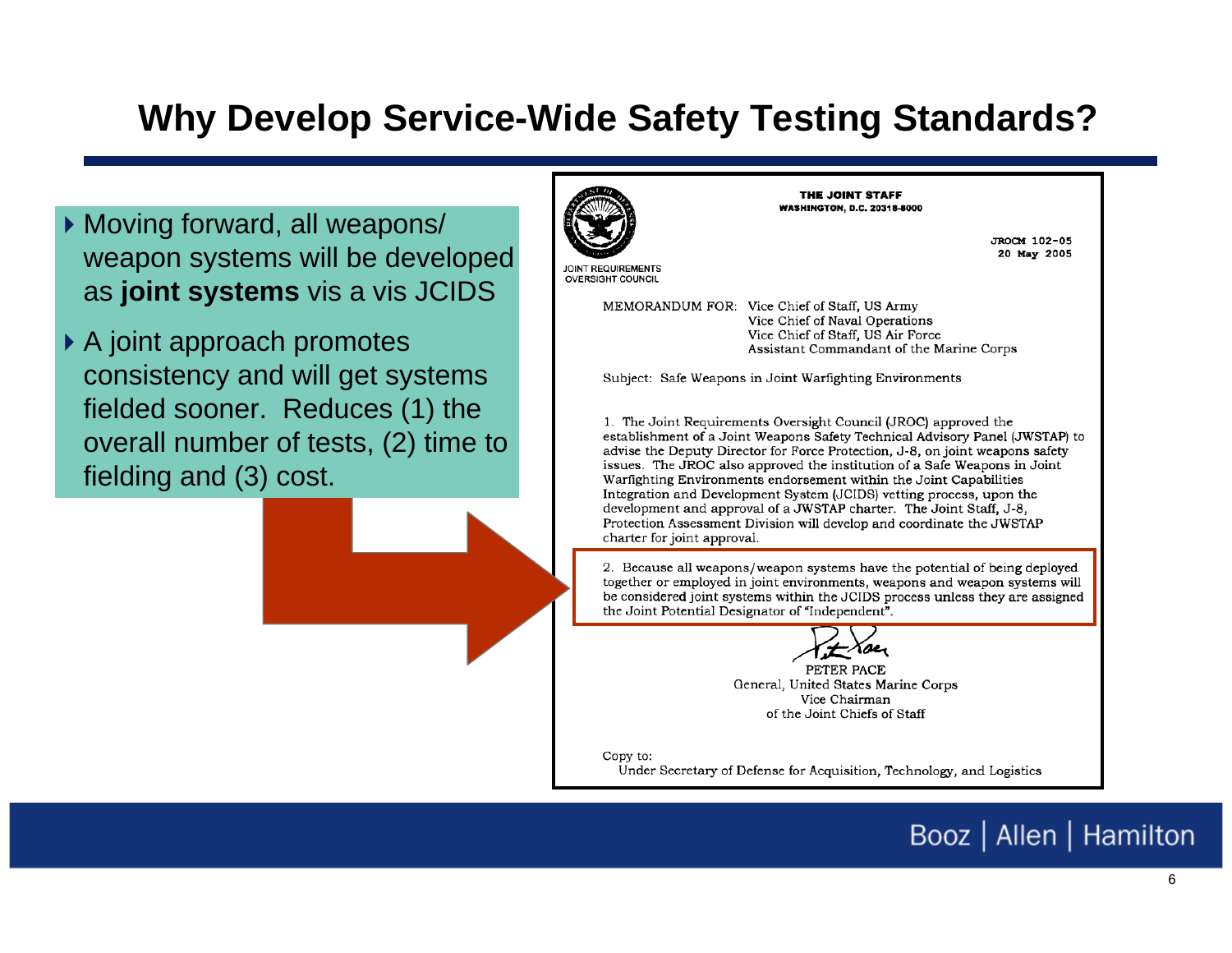▶ Study Overview

### **Work Plan**

- $\mathcal{L}_{\mathcal{A}}$  , and the set of  $\mathcal{L}_{\mathcal{A}}$ **Approach**
- $\mathcal{L}_{\mathcal{A}}$  , and the set of  $\mathcal{L}_{\mathcal{A}}$  $-$  Scope and Assumptions
- $\mathcal{L}_{\mathcal{A}}$  , and the set of  $\mathcal{L}_{\mathcal{A}}$ **Joint Warfighting Modes**
- $\mathcal{L}_{\mathcal{A}}$  , and the set of  $\mathcal{L}_{\mathcal{A}}$ **Key Terms**
- ▶ Results
- ▶ Summary and Conclusions
- ▶ Next Steps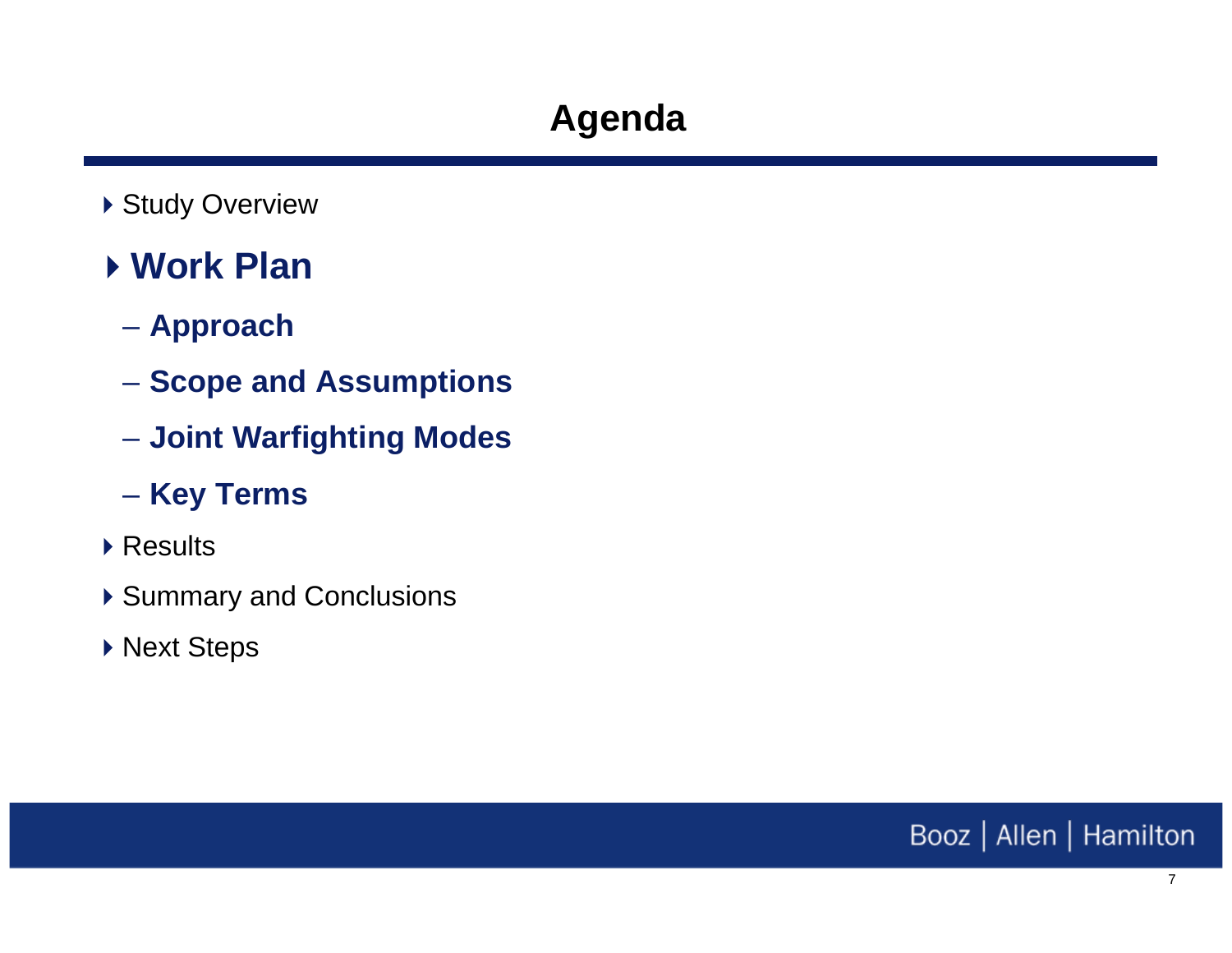### **Study Approach**

- ▶ Identify Stakeholders
	- OSD and MARCORSYSCOM
	- Program Managers
	- Test SMEs
- ▶ Collect, Review and Analyze Test Data
	- Identify and Collect all Safety Testing Documents
	- Define and Establish Modes and Test Classifications for the Weapon/Explosive System
	- Review and Categorize each Safety Test
		- Mode
		- **Test Classification**
		- System-Independent vs. System-Dependent
	- Store all documentation obtained or created as part of this effort that is accessible to the Project Officer and other authorized users
- ▶ Identify Common, Duplicate, Inconsistent and Singular Safety Tests
	- Conduct more detailed analyses
	- Interview stakeholders
	- Develop web-based surveys to collect test information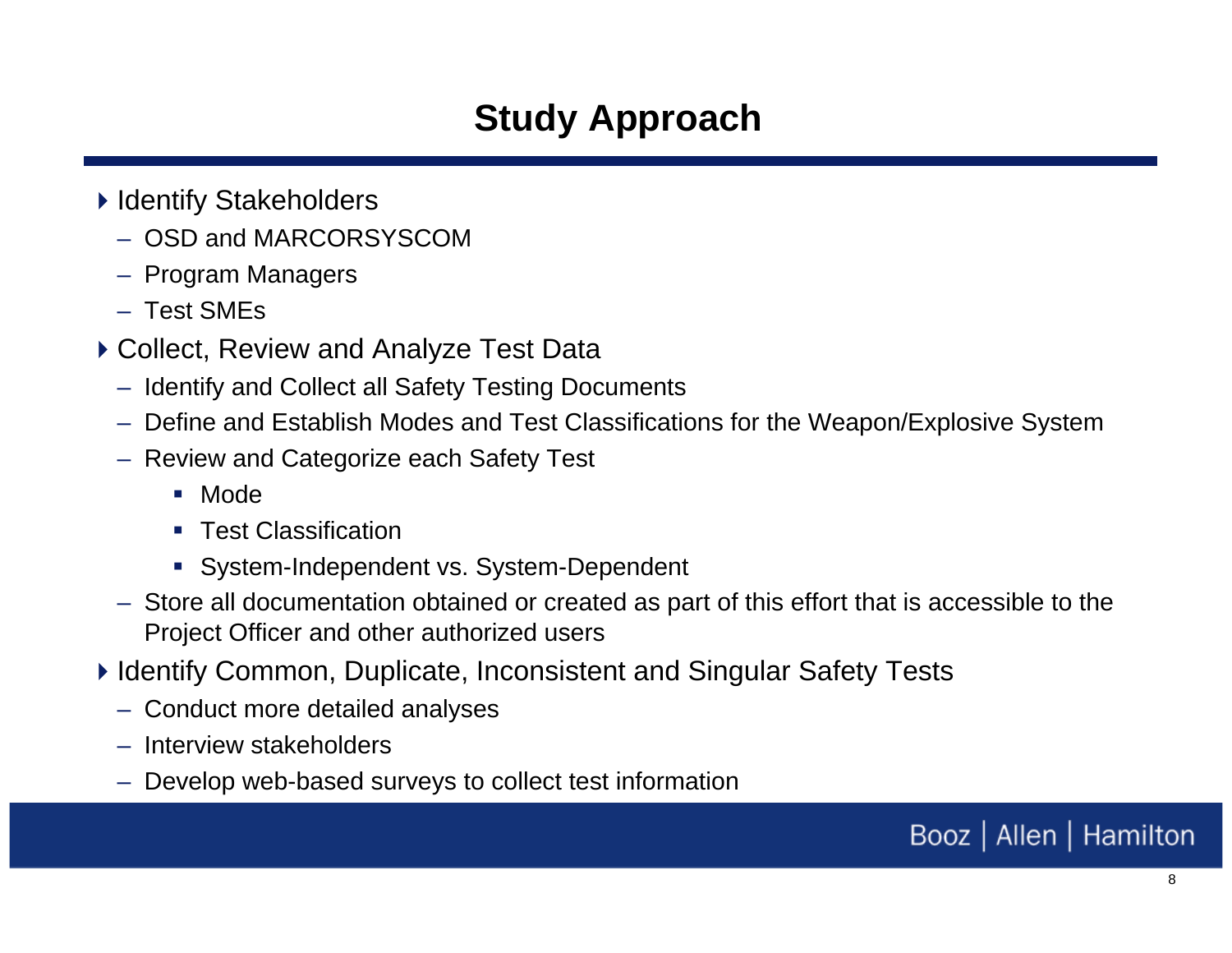### **Study Approach**

- Conduct SME workshops to obtain consensus on eliminating duplicate and inconsistent tests and unjustified singular tests
	- EEE Tests
	- Short and Long Drop Tests
- ▶ Prepare a report for the JWSTAP
	- Identify a common set of system-independent tests by joint warfighting mode
	- Provide a summary of the study, conclusions and recommendations to the JWSTAP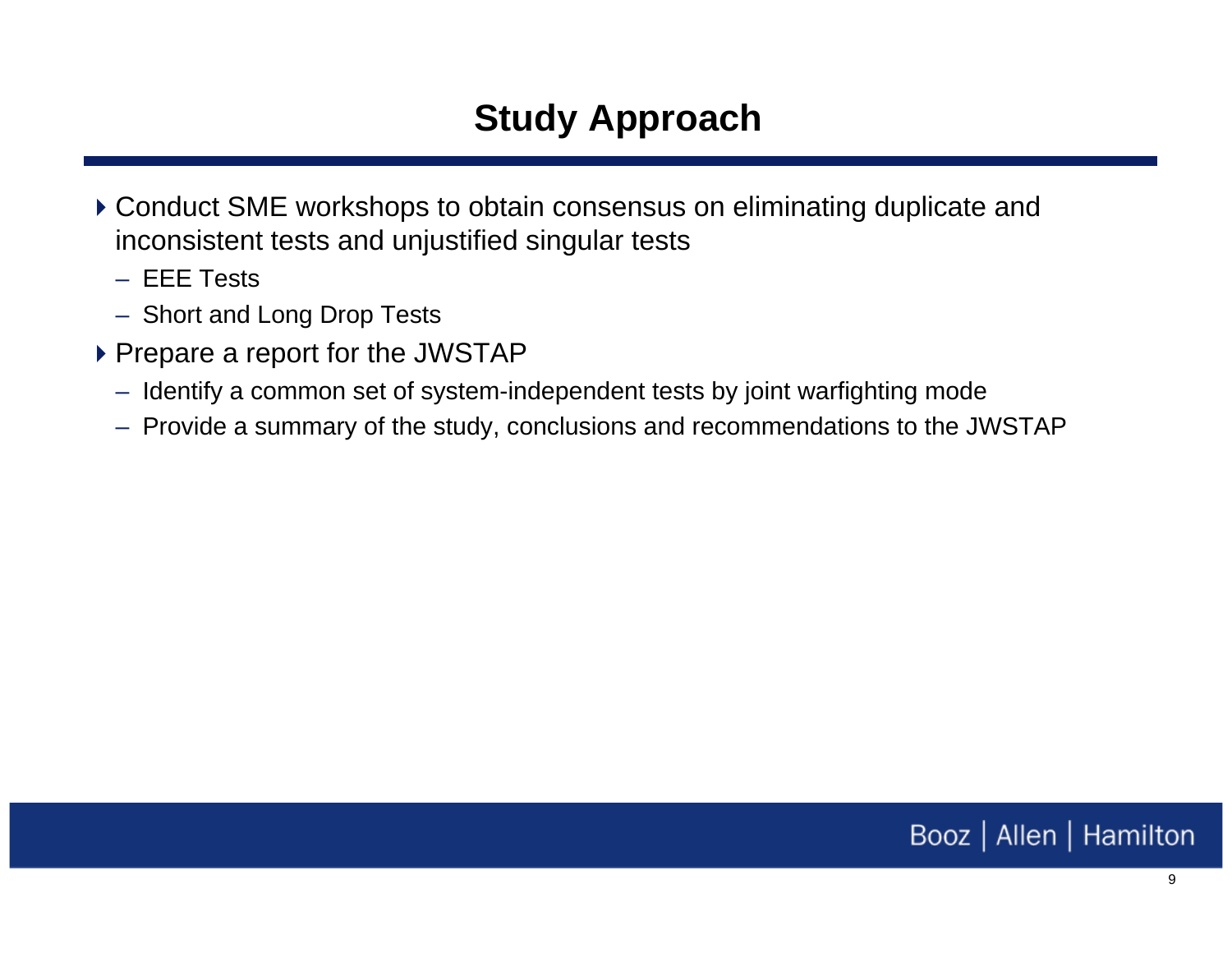### **Study Scope and Assumptions (Phase II)**

#### ▶ Scope

- Weapon and weapon container safety test procedures and requirements in all safety MIL-STDs, MIL-SPECs, STANAGs, ITOPs, TOPs and AOPs
- Only standards that are actively being used
- Analysis of system-independent tests defined by established modes
- Tests that simulated an environment in one of the established modes
- Maintenance and updates to the web-based repository of all the data collected
- ▶ Out of Scope
	- Commercial standards, developmental tests, IM tests, 49 CFR tests, and AECTPs
	- Analysis of system-dependent tests (unless used as a system-independent test).
- ▶ Assumptions
	- All proposed required tests in this study are tests required to validate safety tests in a joint warfighting environment
	- All weapons transported by ship are in the transportation mode; not the storage mode
	- Assignment of test classifications, based on test documentation, is accurate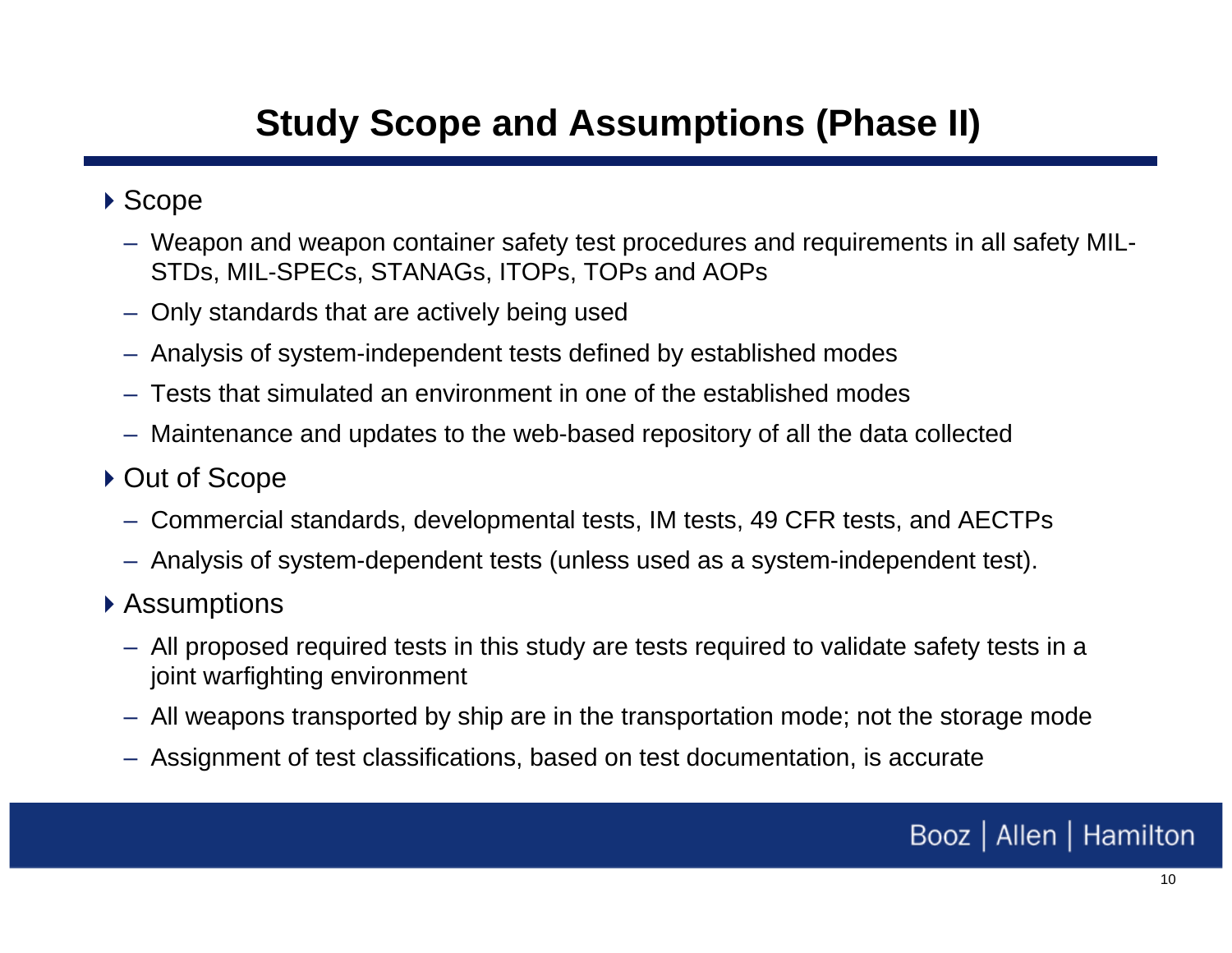### **Joint Warfighting Modes**



**1Tests assigned to the Developmental Mode define the characteristics of the item; are not typically tested in a shipping or operational configuration; and do not simulate a mechanical, climatic or electrical environment.**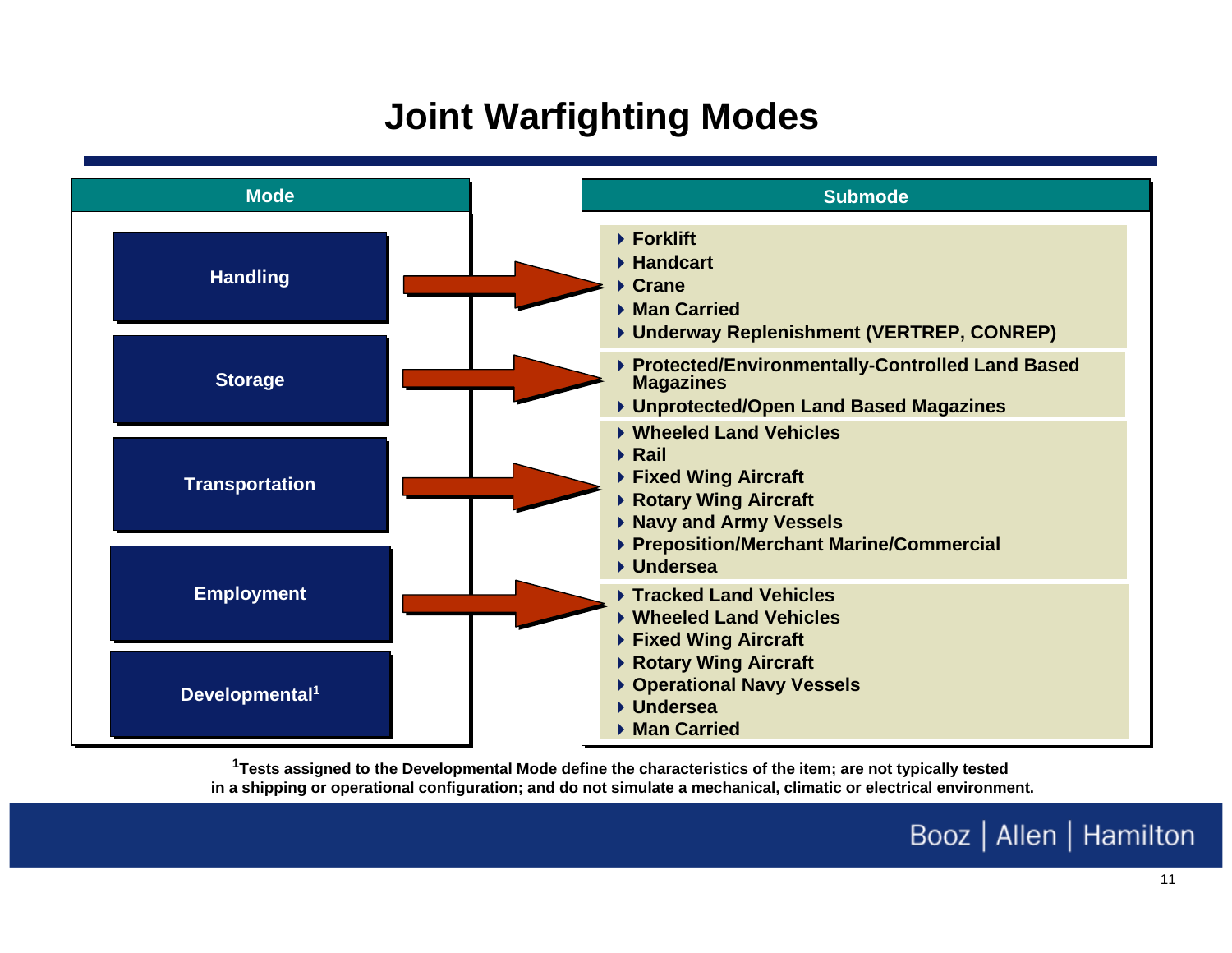### **Key Terms**

- System Independent Tests system-level tests performed regardless of the weapon system or configuration (e.g., vibration, temperature, drop).
- System Dependent Tests tests driven by specific components of a system
- Test Classification grouping of specific types of external stimuli (simulating a mechanical, climatic or electrical environment) that the AUR/component is exposed to during a mode (i.e., temperature, shock, or vibration).
- ▶ Safety Test Categories
	- Common More than one military Service uses the same safety test, test parameters, and test parameter values given the same AUR/Component, mode, and test classification
	- Duplicate More than one Service uses different safety tests for the same AUR/Component, mode, and test classification. Different safety tests may be driven by a lack of coordination, knowledge, or focus on joint requirements; higher levels of rigor applied to one test over another; programmatic legacy; and unique mission environment
	- Inconsistent More than one Service uses the same safety test and test parameters, and at least one of the test parameter values is different given the same AUR/Component, mode, and test classification
	- Singular Only one Service uses the safety test for the same AUR/Component and test classification and either the same or different mode.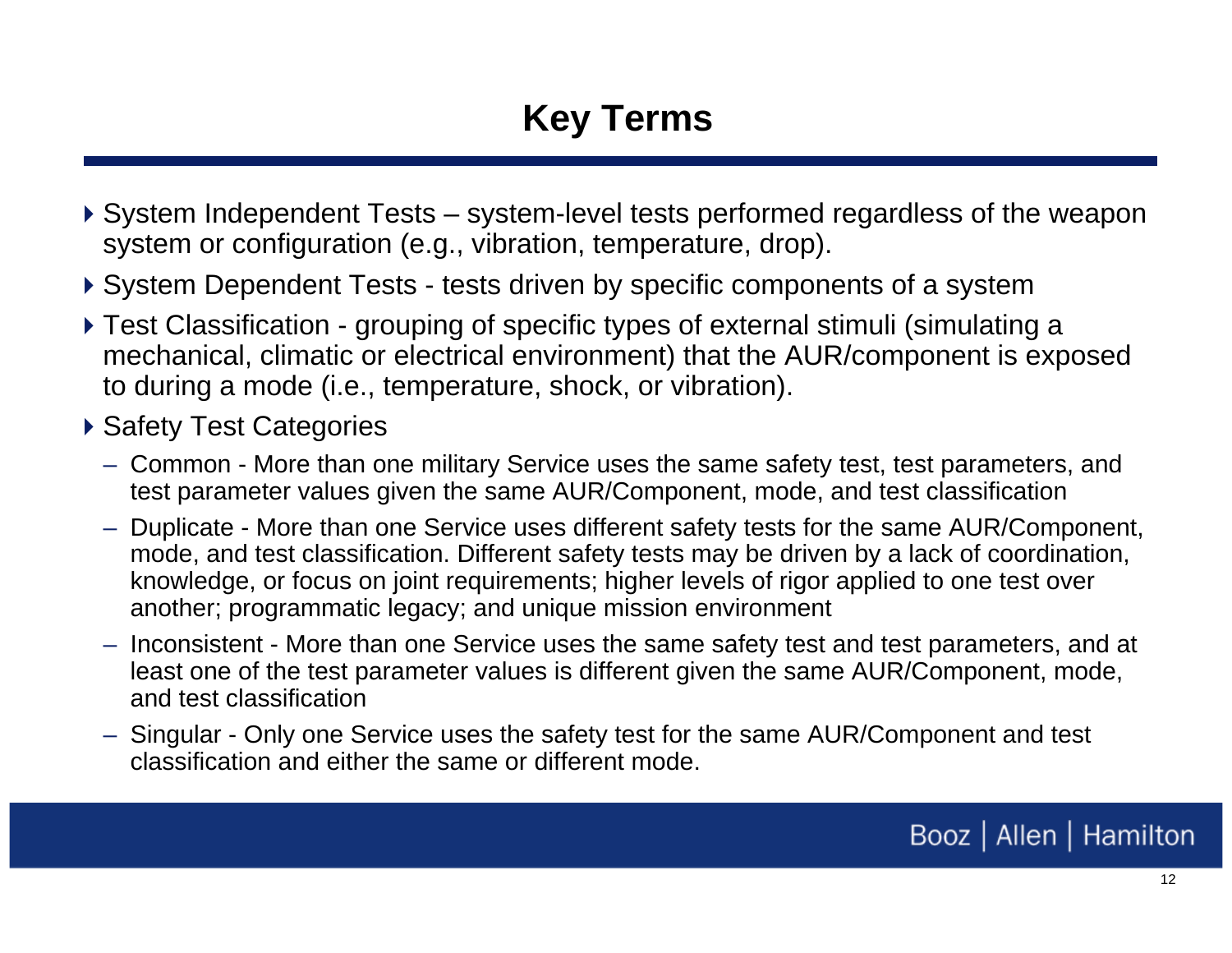- ▶ Study Overview
- ▶ Work Plan

### **Results**

- $\mathcal{L}_{\mathcal{A}}$  , and the set of  $\mathcal{L}_{\mathcal{A}}$ **SME Workshop Summary**
- **Test Documents and Test Classifications**
- $\mathcal{L}_{\mathcal{A}}$  , and the set of  $\mathcal{L}_{\mathcal{A}}$ **Safety Tests included in Scope of Study**
- $\mathcal{L}_{\mathcal{A}}$  , and the set of  $\mathcal{L}_{\mathcal{A}}$ **Recommended Tests by Joint Warfighting Mode**
- $\mathcal{L}_{\mathcal{A}}$  , and the set of  $\mathcal{L}_{\mathcal{A}}$ **Proposed Changes to JCIDS documents**
- ▶ Summary and Conclusions
- ▶ Next Steps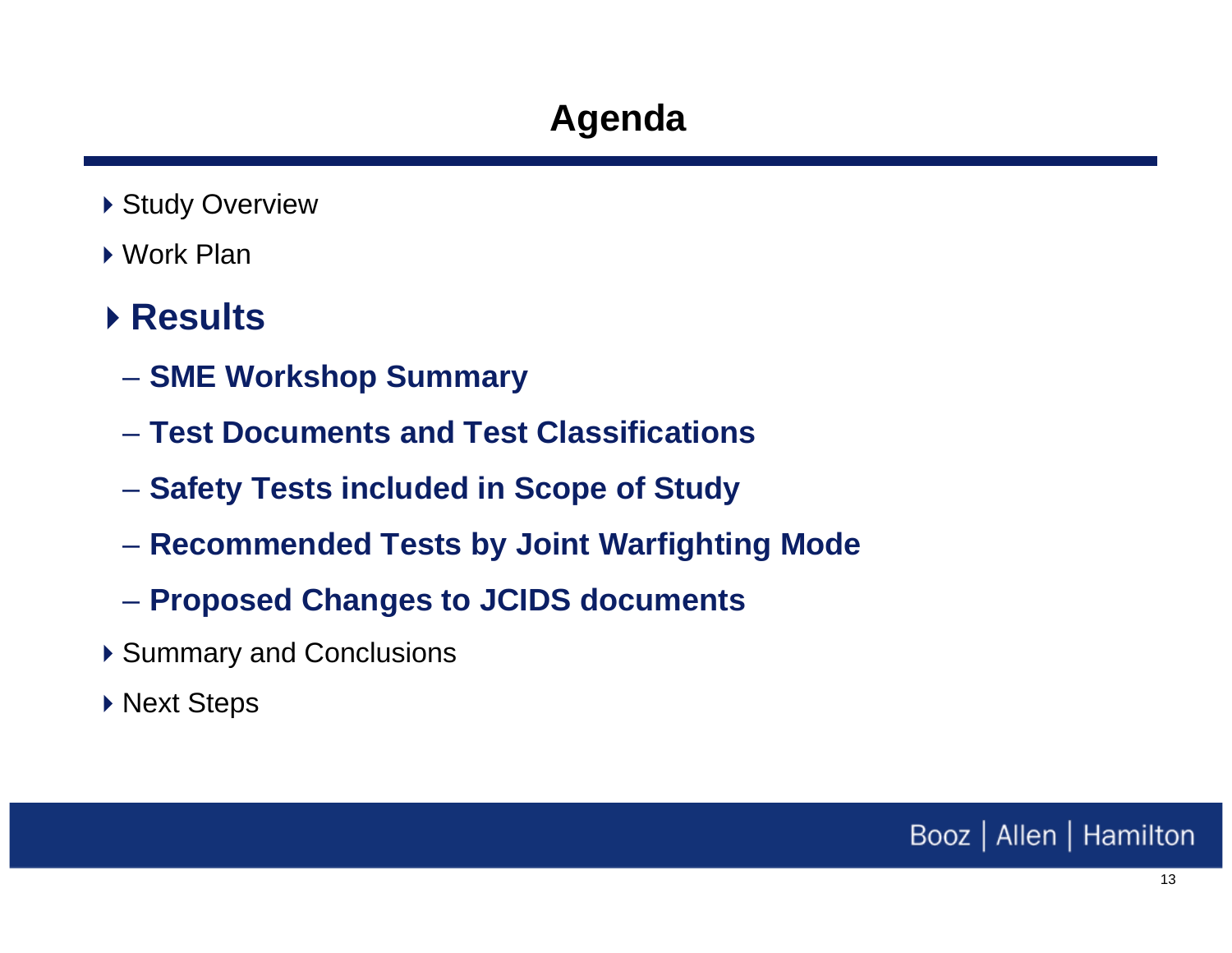### **SME Workshop Summary**

- ▶ Purpose: reach consensus on a common set of safety tests to include test requirements, test procedures and test passing criteria
- Great difficulty identifying SMEs
- ▶ Three SME Workshops held
	- EEE: Nov 7-9, 2007
	- Long and Short Drops #1: Jan 22-25, 2008
	- Long and Short Drops #2: March 25-26, 2008
- ▶ EEE Workshop Successful
	- Reached Service-wide test procedure clarification and consensus for HERO, Personnelborne ESD, Helicopter-borne ESD, Lightning Effects
	- Identified the need to update ESD test standards (MIL-STD-464, MIL-STD-331, MIL-HDBK-240).
	- Agreed that changes to the common standard require a deviation coordinated through the Joint Weapon Safety Technical Advisory Panel (JWSTAP).
- ▶ Long and Short Drop Workshops
	- Reached partial agreement on long drop test; short drop tests excluded from this phase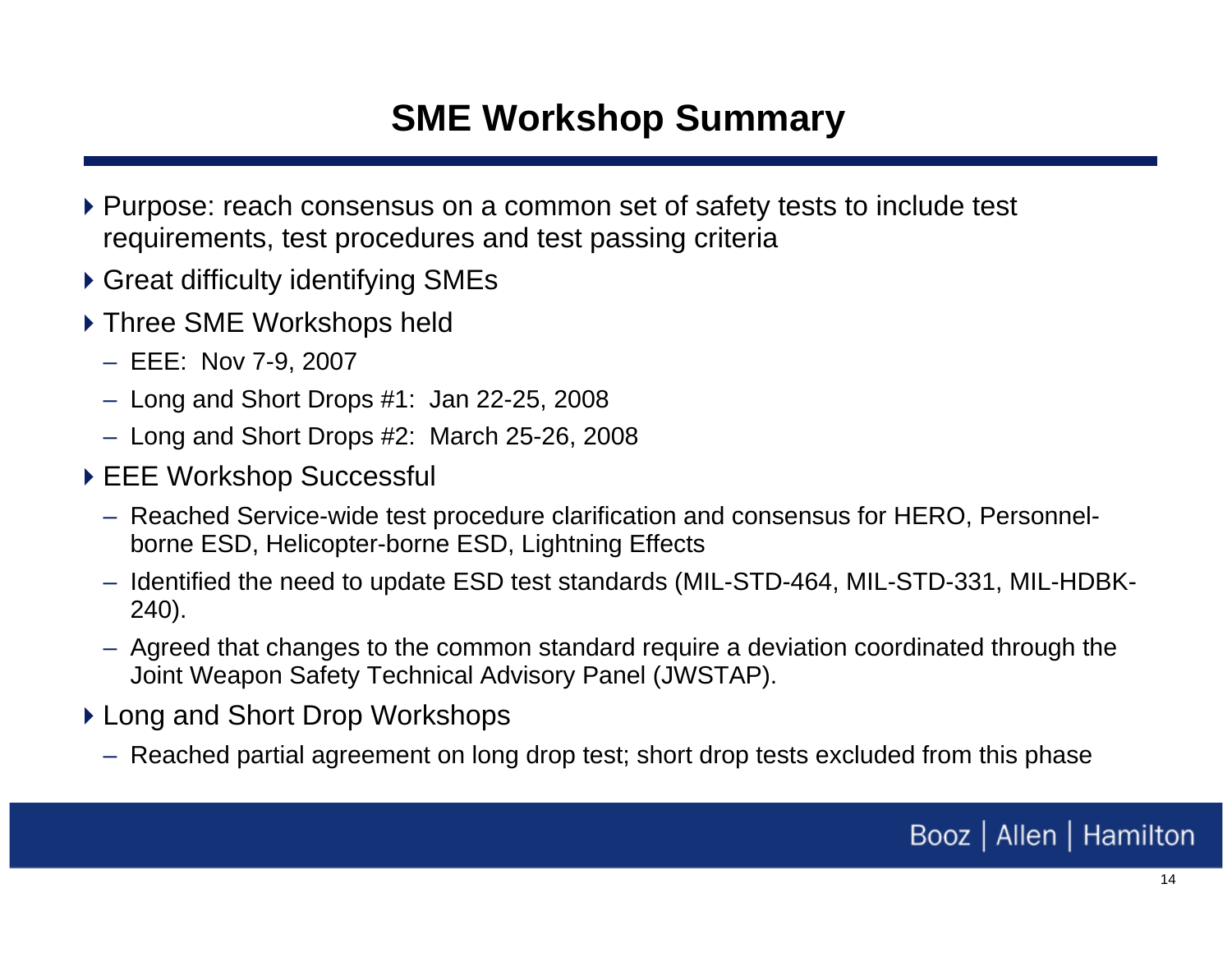### **SME Workshop Summary – Success Factors for Workshops**

- Have all Service SMEs represented including various organizations within the same Service
- ▶ Limit attendance to SMEs only
- Divorce SMEs from specific tests as much as possible; focus on joint warfighting environments
- ▶ Drive discussion to technical rationale as much as possible
	- No clear technical basis why some Services use specific tests and test parameters
	- With no clear technical basis for the conduct of the test, there is no clear path in choosing one test or test parameter over another
- Fundamental differences among the Services for test requirements make agreements more difficult to obtain
	- Army develops ITOPs that are primarily system level and commodity specific
	- Navy and Air Force use MIL-STDs that are more general in nature and are developed for both the system and subsystem/component level
- Clearly establish terms since terms vary between the Services
	- Safety test vs. performance test vs. development
	- Safe to use/fire, safe to operate, safe to dispose

15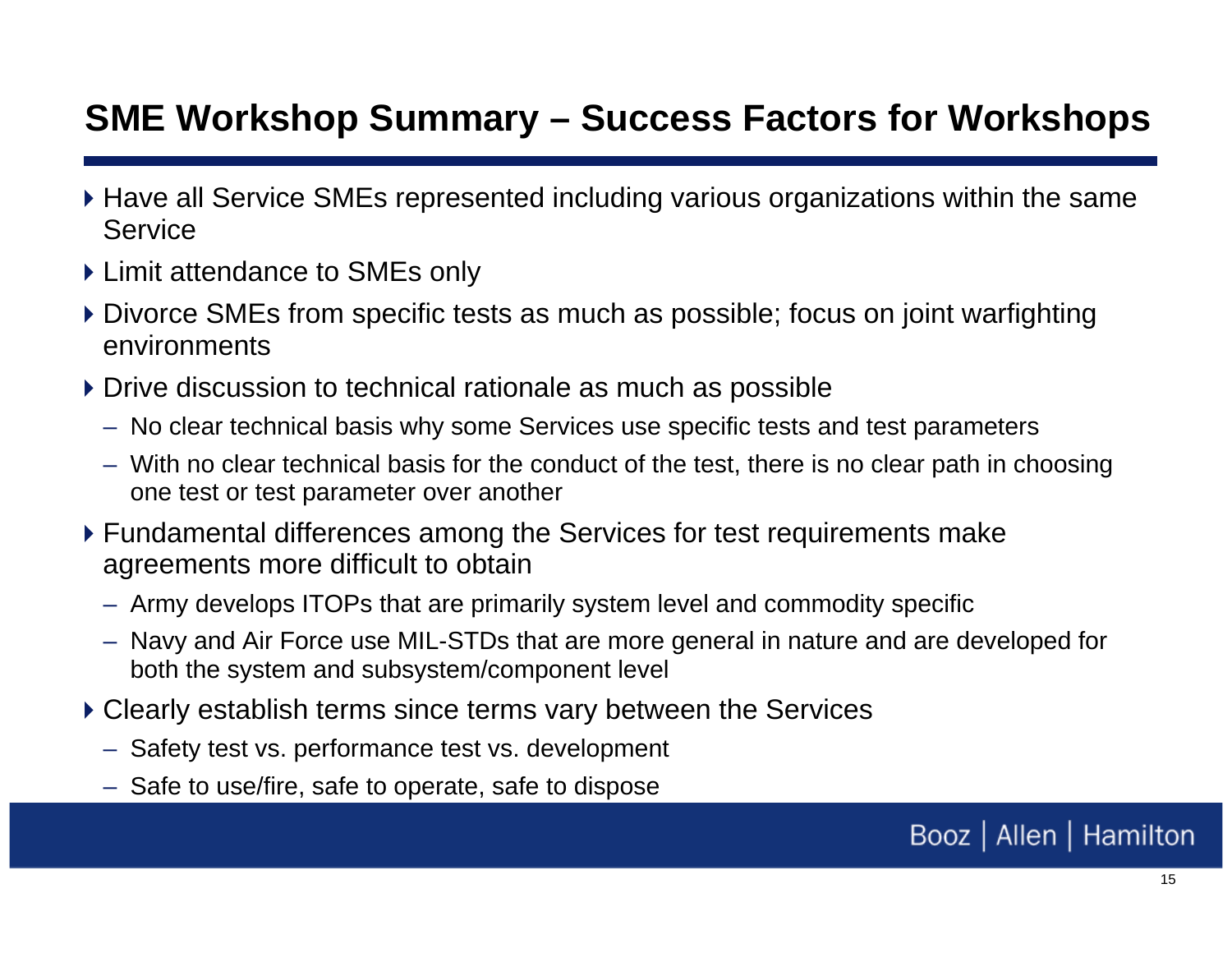### **Tests Documents and Test ClassificationsSystem Independent Only**

- ▶ 10 Test Documents Reduced from 86 Documents
	- ITOP 4-2-504(2), Safety Testing of Field Artillery Ammunition
	- ITOP 4-2-601, Drop Test for Munitions
	- ITOP 4-2-602, Rough Handling Tests
	- MIL-STD-331, Fuze and Fuze Components, Environmental, and Performance Tests
	- MIL-STD-464, Electromagnetic Environmental Effects Requirements for Systems
	- MIL-STD-648, Design Criteria for Specialized Shipping Containers
	- MIL-STD-810, Environmental Engineering Considerations
	- MIL-STD-2105C, Hazard Assessment Tests for Non-Nuclear Munitions
	- MIL-S-901, Shock Tests, High Impact Shipboard Machinery Equipment, and Systems Reqmts
	- STANAG 4375, Safety Drop Munition Test Procedure
- ▶ 13 Test Classifications and 152 Tests Reduced for 40 Test Classification and over 650 Tests
	- Contamination and Corrosion (16) Impact (8)
	- $-$  Shock (17)
	- $-$  EEE (12)
	- Short and Long Drops (33) - Vibration (17)
	- $-$  lcing (3)
	- High and Low Temperature (19) - Lifting (4)
	- Leak (Internal) (7)

- Temperature and Humidity (11)
- Tiedown (1)
- 
- High and Low Pressure (4)
-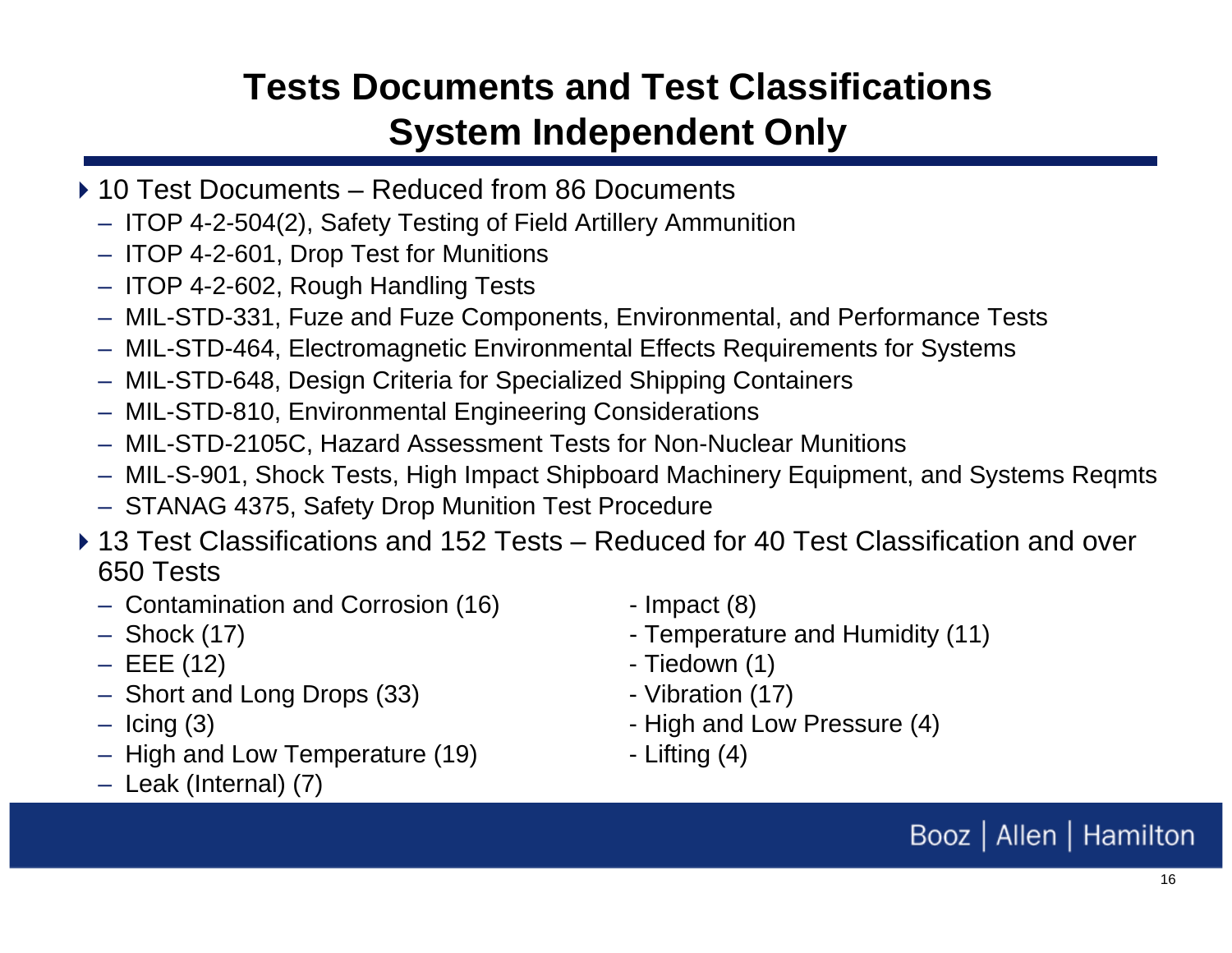### **Analysis Results Safety Tests Included in Scope of Study**

| <b>Test Name</b>                                  | <b>Test Number</b>   | <b>Document</b>      | <b>Comments</b>                                                                              |
|---------------------------------------------------|----------------------|----------------------|----------------------------------------------------------------------------------------------|
| Electromagnetic Radiation Hazards*                | 5.8.3                | MIL-STD-464          | <b>SI</b>                                                                                    |
| ESD (Personnel Borne and Helicopter)              | F <sub>1.2</sub>     | MIL-STD-331          | SD (fuze); MIL-STD-464 sections 5.7.1 and 5.7.3 refer to MIL-STD-<br>331                     |
| Lightning                                         | 5.4                  | MIL-STD-464          | SI                                                                                           |
| Incline-Impact                                    | 5.2.7 and Appendix L | MIL-STD-648          | SI; primarily a packaging safety test                                                        |
| Pendulum Impact                                   | 5.2.7 and Appendix M | MIL-STD-648          | SI; primarily a packaging safety test                                                        |
| Superimposed Load                                 | 5.7                  | MIL-STD-648          | SI; primarily a packaging safety test                                                        |
| Pendulum                                          | 4.8.9                | ITOP 4-2-504(2)      | SD (tank ammunition); primarily a safety test                                                |
| Low Pressure (Altitude)                           | Method 500.4         | MIL-STD-810          | SI; primarily a performance test with significant safety implications                        |
| 3 Meter Drop                                      | 4.2                  | ITOP 4-2-601         | SI                                                                                           |
| 12 Meter Drop                                     | 8a                   | STANAG 4375          | SI; workshop consensus was to use STANAG 4375                                                |
| 28-Day Temperature and Humidity                   | 5.1.1                | <b>MIL-STD-2105C</b> | SI; primarily a safety test                                                                  |
| 4-Day Temperature and Humidity                    | 5.1.3                | <b>MIL-STD-2105C</b> | SI; primarily a safety test                                                                  |
| Hoisting Fitting and Tiedown Attachment<br>Points | 5.8                  | MIL-STD-648          | SI; a packaging safety requirement; a test failure would result in a<br>primary safety issue |
| Vibration                                         | 5.1.2                | <b>MIL-STD-2105C</b> | The specific test methodology must be tailored to address the<br>mode                        |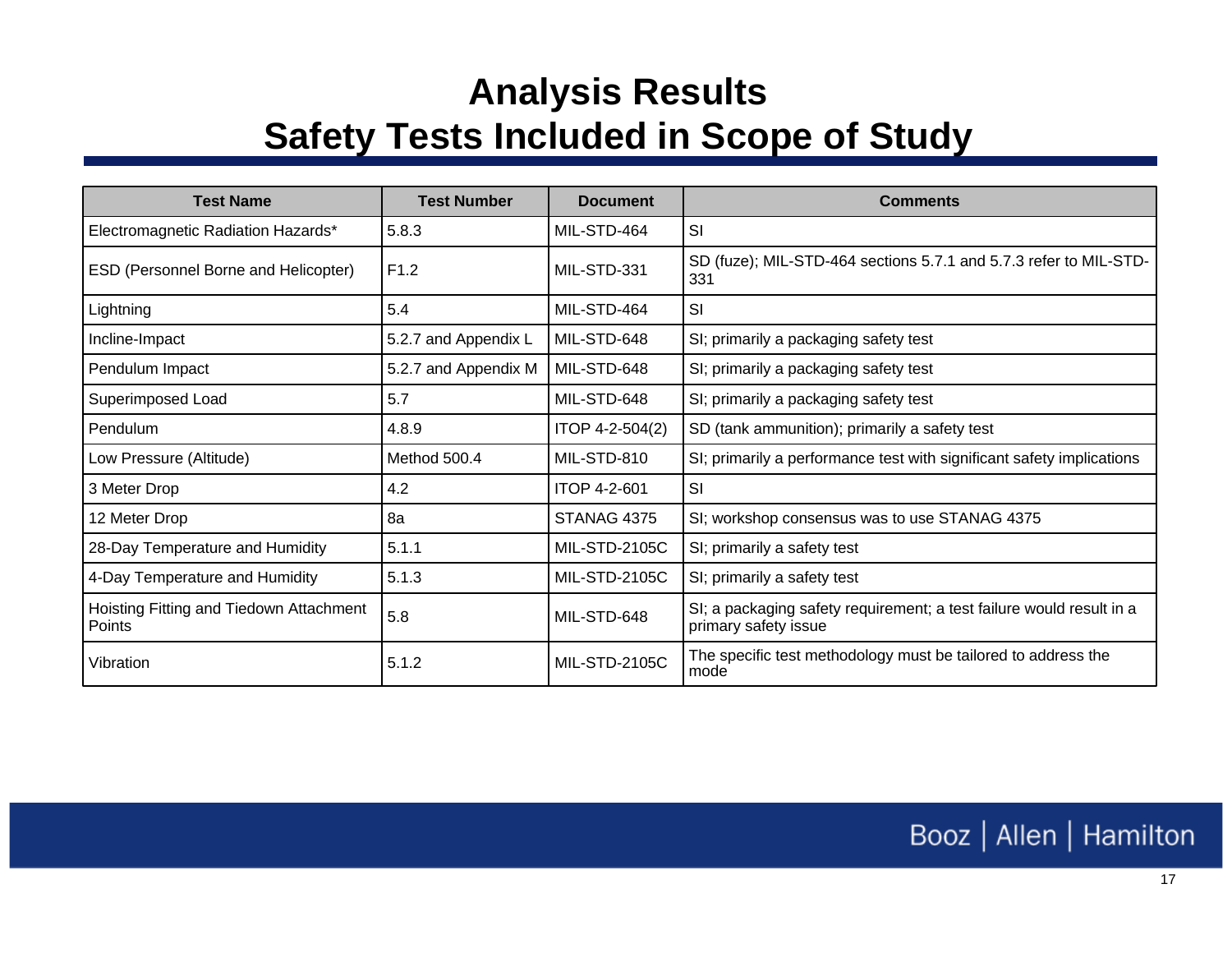### **Recommended Safety Tests by Joint Warfighting Mode**

| Handling                                                     |                                                                                                                                                             |  |  |  |
|--------------------------------------------------------------|-------------------------------------------------------------------------------------------------------------------------------------------------------------|--|--|--|
| Crane                                                        | STANAG 4375, Test 8a; MIL-STD-648, Test 5.8.3                                                                                                               |  |  |  |
| <b>Man Carried</b>                                           | MIL-STD-331, Test F1.2 (Personnel-borne ESD)                                                                                                                |  |  |  |
| Vertrep                                                      | MIL-STD-331, Test F1.2 (Helicopter-borne ESD); STANAG 4375, Test 8a; MIL-STD-648, Test 5.8.3                                                                |  |  |  |
| Storage                                                      |                                                                                                                                                             |  |  |  |
| Protected/Environmentally-<br>controlled Land Based Magazine | MIL-STD-2105C, Test 5.1.1; MIL-STD-2105C, Test 5.1.2; MIL-STD-2105C, Test 5.1.3; MIL-STD-648, Test 5.7                                                      |  |  |  |
| Unprotected/Open Land Based<br>Magazine                      | MIL-STD-464, Test No. 5.8.3; MIL-STD-331, Test F1.2 (Lightning Strike); MIL-STD-2105C, Test 5.1.1; MIL-STD-<br>2105C, Test 5.1.2; MIL-STD-2105C, Test 5.1.3 |  |  |  |
| Transportation                                               |                                                                                                                                                             |  |  |  |
| <b>Wheeled Land Vehicle</b>                                  | MIL-STD-464, Test No. 5.8.3; MIL-STD-648, Test 5.11                                                                                                         |  |  |  |
| Rail                                                         | MIL-STD-648, Test 5.2.7 & Appendix L (smaller items) OR Appendix M (larger items); MIL-STD-648, Test 5.11                                                   |  |  |  |
| <b>Fixed Wing Aircraft (Transport)</b>                       | MIL-STD-464, Test No. 5.8.3; MIL-STD-648, Test 5.8; MIL-STD-810, Method 500.4                                                                               |  |  |  |
| <b>Rotary Winged Aircraft</b>                                | MIL-STD-464, Test No. 5.8.3; MIL-STD-331, Test F1.2 (Helicopter-borne ESD); MIL-STD-648, Test 5.8; MIL-STD-<br>810, Method 500.4                            |  |  |  |
| Navy and Army Vessels                                        | MIL-STD-464, Test No. 5.8.3; MIL-S-901, Test 3.1.2a/b/c; STANAG 4375, Test 8a; MIL-STD-648, Test 5.8                                                        |  |  |  |
| Prepo/Merchant Marine/Commercial                             | MIL-STD-648, Test 5.8; STANAG 4375, Test 8a                                                                                                                 |  |  |  |
| Undersea                                                     | ITOP 4-2-601, Test 4.2; MIL-STD-648, Test 5.8                                                                                                               |  |  |  |
| Employment                                                   |                                                                                                                                                             |  |  |  |
| <b>Tracked Land Vehicle</b>                                  | MIL-STD-464, Test No. 5.8.3; ITOP 4-2-601, Test 4.2; ITOP 4-2-504(2), Test 4.8.9                                                                            |  |  |  |
| <b>Wheeled Land Vehicle</b>                                  | MIL-STD-464, Test No. 5.8.3; ITOP 4-2-601, Test 4.2                                                                                                         |  |  |  |
| <b>Fixed Wing Aircraft</b>                                   | MIL-STD-464, Test No. 5.8.3; MIL-STD-331 (Lightning Strike), Test F1.2; MIL-STD-810, Method 500.4                                                           |  |  |  |
| <b>Rotary Winged Aircraft</b>                                | MIL-STD-464, Test No. 5.8.3; MIL-STD-331, Test F1.2 (Helicopter-borne ESD, Personnel-borne ESD and Lightning<br>Strike); MIL-STD-810, Method 500.4          |  |  |  |
| <b>Operational Navy Vessel</b>                               | MIL-STD-464, Test No. 5.8.3; MIL-S-901, Test 3.1.2a/b/c; STANAG 4375, Test 8a                                                                               |  |  |  |
| Undersea                                                     | MIL-S-901, Test 3.1.2a/b/c; ITOP 4-2-601, Test 4.2                                                                                                          |  |  |  |
| Man Carried                                                  | MIL-STD-331, Test F1.2 (Personnel-borne ESD)                                                                                                                |  |  |  |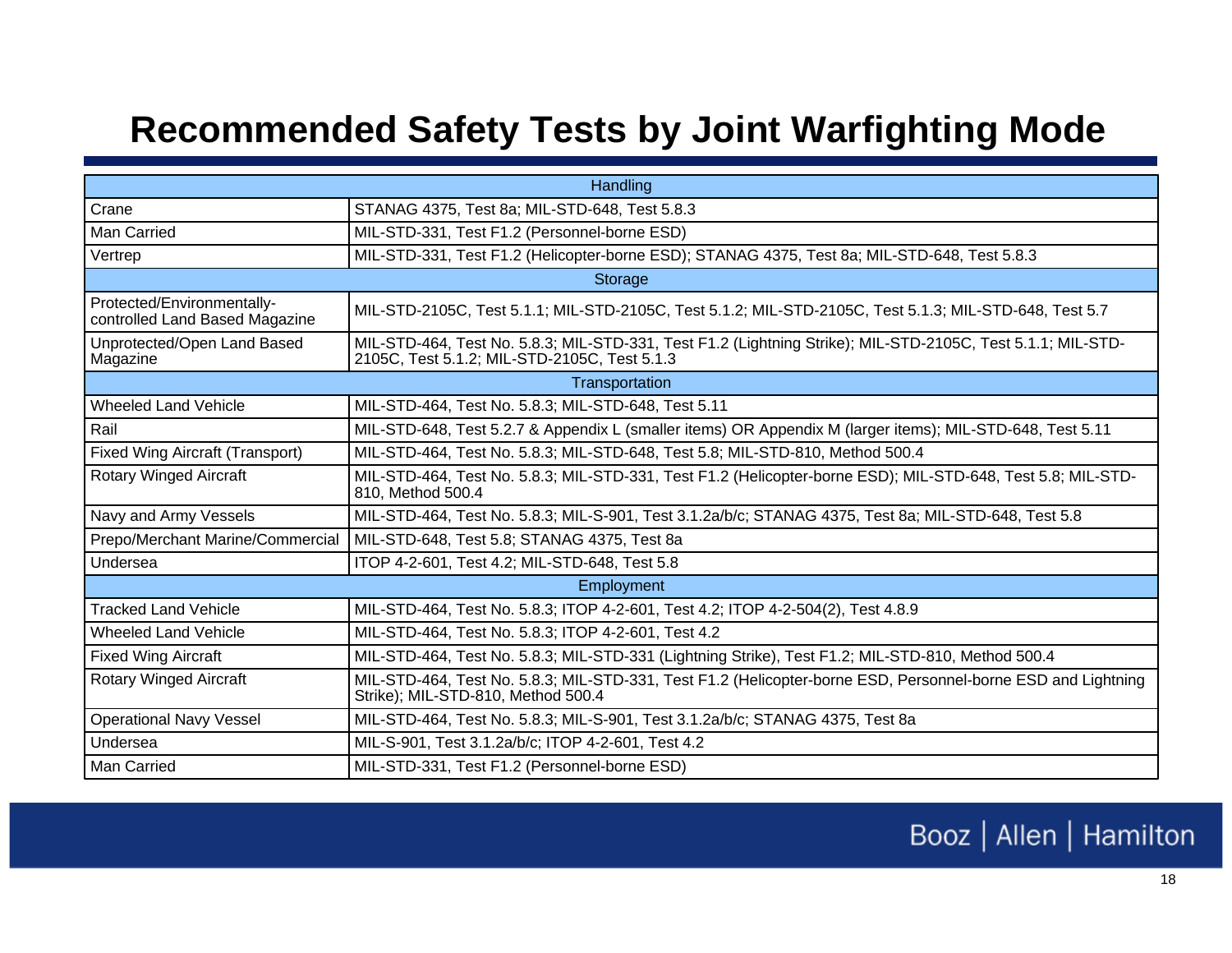### **Proposed Changes to JCID Document**

- ▶ CJCSI 3170.01F Changes
	- (1) Enclosure C, paragraph 9, line 9:
		- "…when the weapon is handled, stored, transported or used in joint…" to "…when the weapon is handled, stored, transported, or employed in joint…"
	- (3) Enclosure C, paragraph 9.2b, line 2:
		- "…provide for safe operation, handling, storage, and transport integration…" to "…provide for safe weapon employment, handling, storage, and transport integration…"
- CJCSM 3170.01C Changes
	- (1) Appendix A, Enclosure F, paragraph 6e:
		- "…to provide for safe weapon storage, handling, transportation or use…" to "…to provide for safe weapon storage, handling, transportation, or employment…"
	- (2) Appendix A, Enclosure E, paragraph 5a:
		- a. Describe in general terms the operational environment, including joint operating environments, in which the capability must be exercised and the manner in which the capability will be employed. Summarize the organizational resources that provided threat support to capability development efforts. For safe weapons endorsement, specify the warfighting environments in accordance with Reference TBD.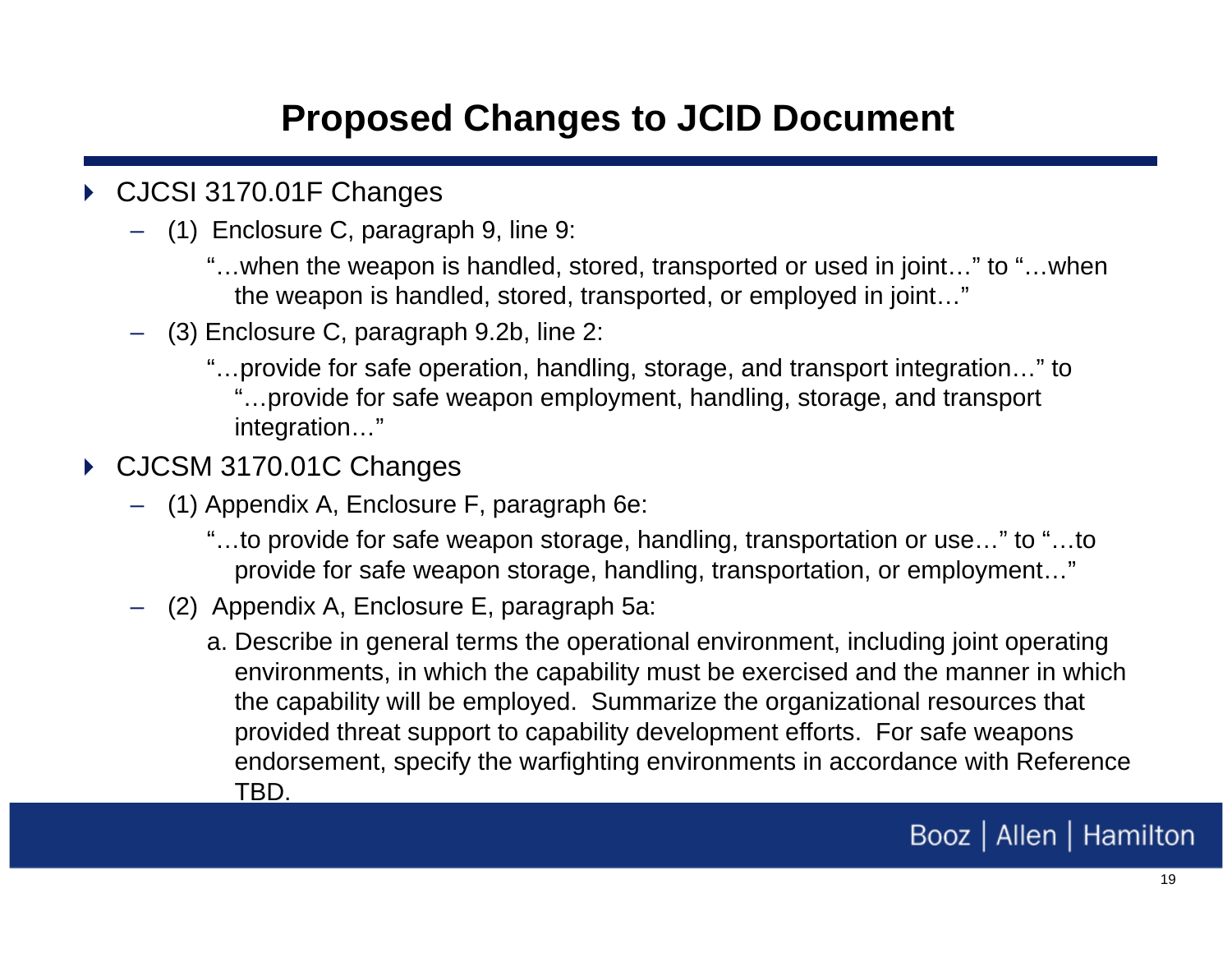### **Proposed Changes to JCID Document (cont'd)**

#### $\blacktriangleright$ CJCSM 3170.01C Changes

– (3) Appendix A, Enclosure F, paragraph 6e of CJCSM 3170.01C:

e. For weapon programs, the required joint operating environment attributes and performance parameters must be addressed as the basis for the weapon safety endorsement. Identify, as specifically as possible, all projected requirements necessary to provide for safe weapon storage, handling, transportation, or employment by joint forces throughout the weapon lifecycle, to include required performance and descriptive, qualitative, or quantitative attributes. This shall include updating the warfighting environments in accordance with Reference TBD and the corresponding safety testing requirement in Table 2-1 of Reference TBD.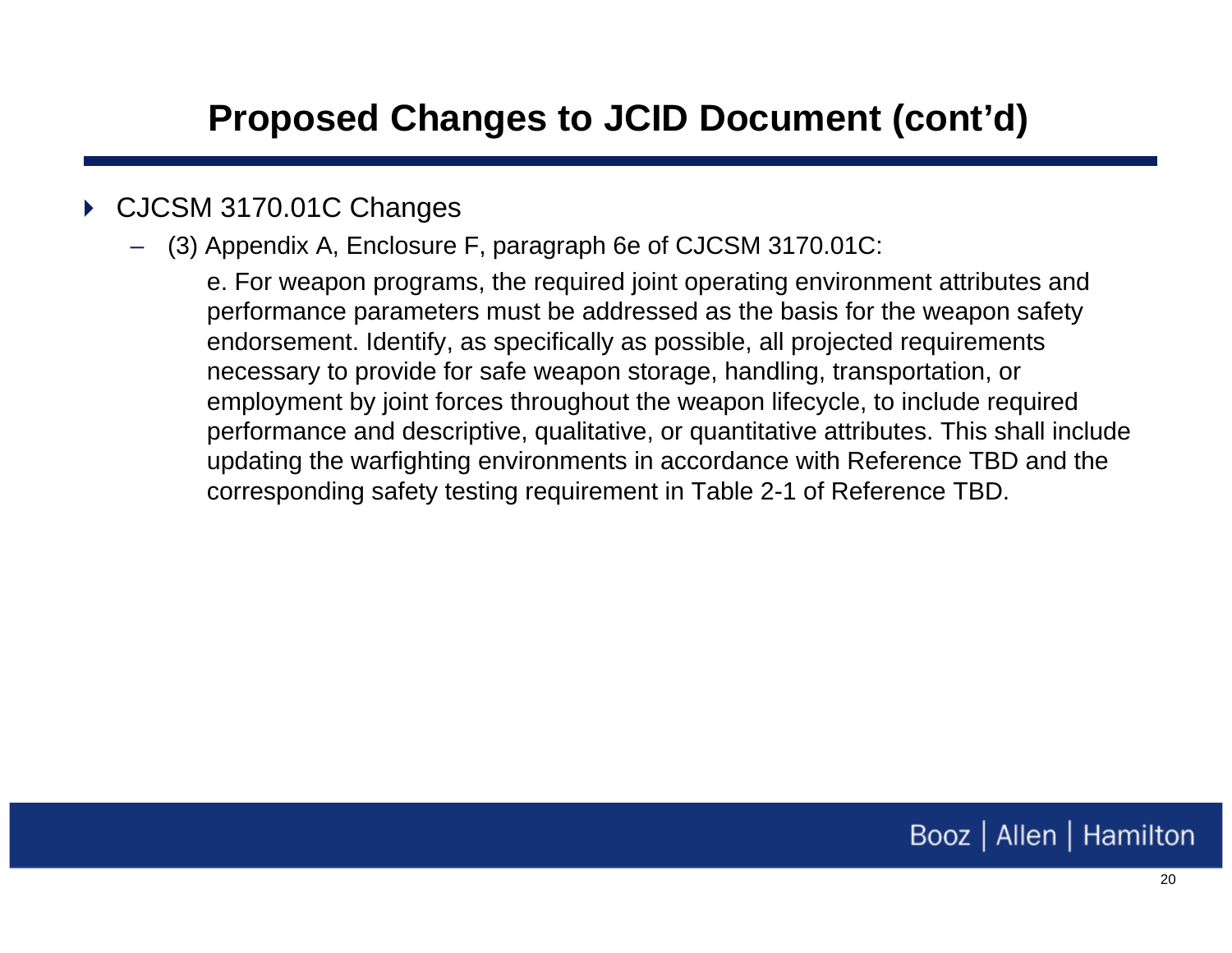- ▶ Study Overview
- ▶ Work Plan
- ▶ Results

### **Summary and Conclusions**

- –**Summary**
- **Conclusions**
- ▶ Next Steps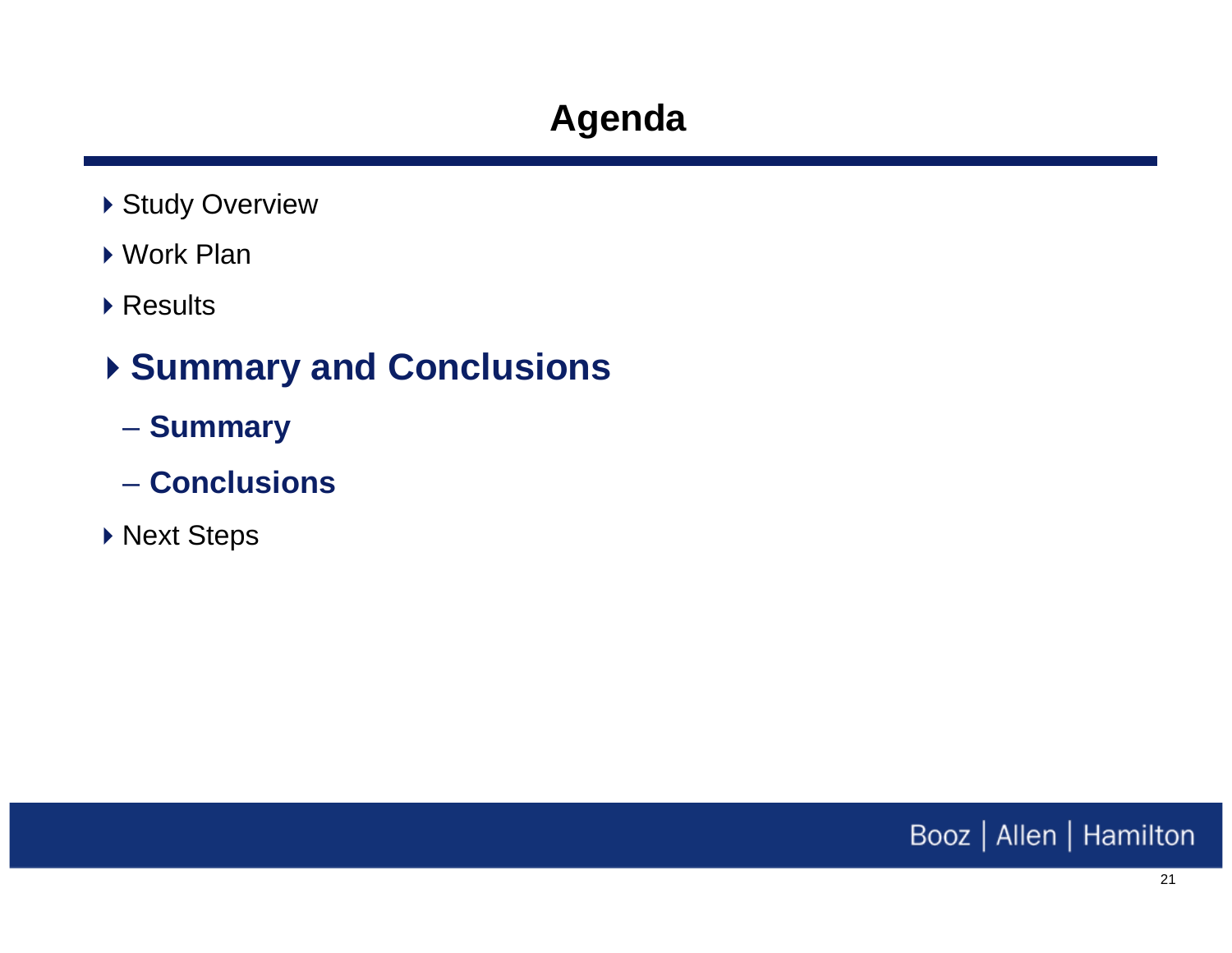### **Study Summary**

- Study established a common set of safety tests aligned with common terminology for joint warfighting environments to be conducted on all joint Service weapon and explosive systems during development, thereby reducing program costs and time to fielding.
	- Identified 14 safety tests in 10 test classifications
- Phase I identified 86 test documents, 40 test classifications and over 650 tests. Phase II reduced analysis to 13 test classifications and 152 tests.
- These safety tests will be required if the JWSTAP incorporates the tests into their review of JCIDS documents.
- This report is the culmination of a year and a half long effort to align safety tests for joint warfighting environments.
- Varying degrees of success to obtain participant agreement at SME workshops of which tests and test parameters would be used by all Services for each warfighting environment were obtained from each workshop.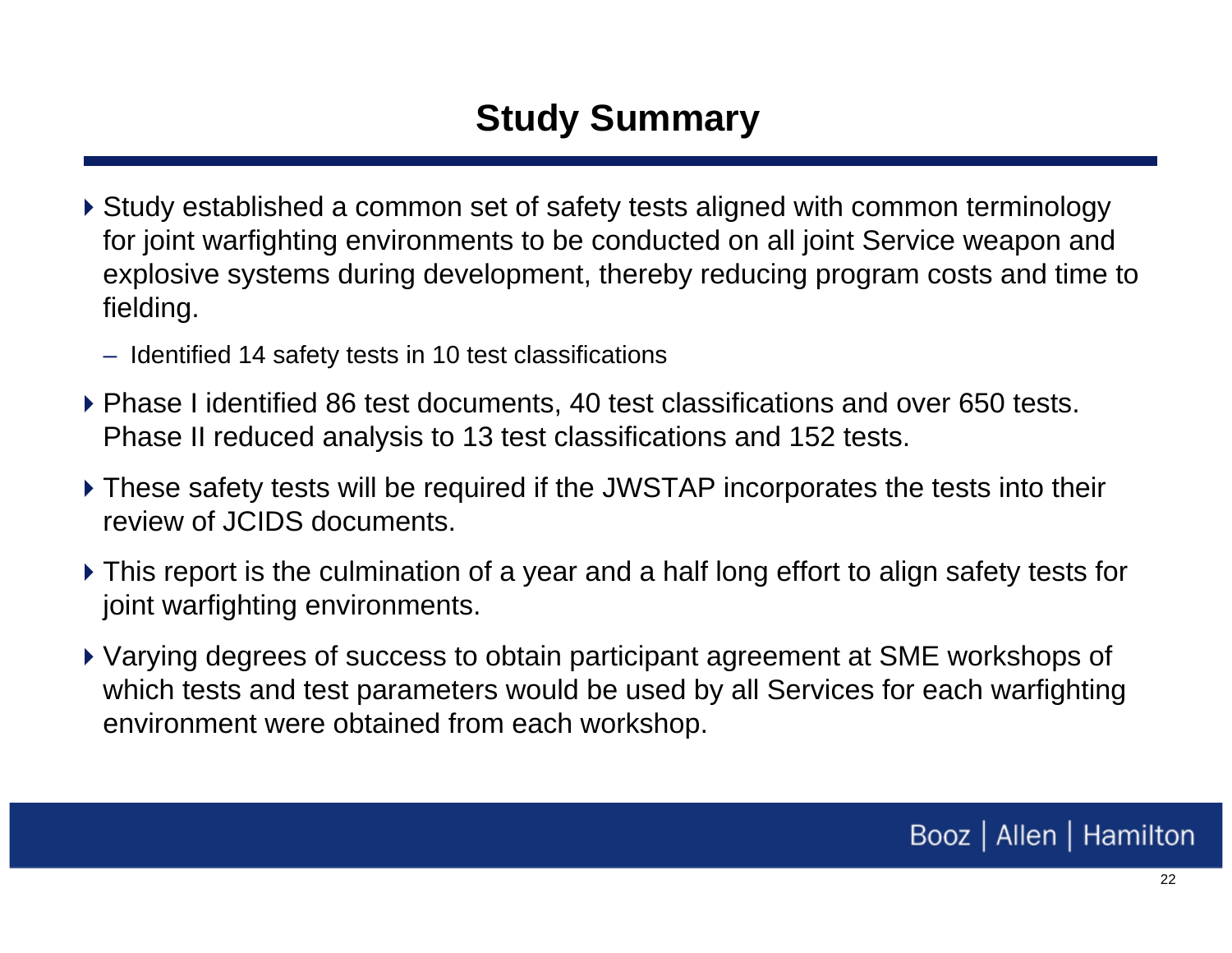### **Study Conclusions**

- Implementing the results of this study will expedite delivery of the weapon or explosive system quicker, at less cost, and will reduce the overall safety risk because systems will be designed to operate in joint warfighting environments rather than the traditional single Service environment.
- Satisfying the safety tests identified in this study alone does not mean that the system is safe; a proactive system safety program, IAW MIL-STD-882, and additional system-unique safety tests are also required during system development.
- This study has been conducted for the JWSTAP and will primarily benefit the PMs as they develop a weapon or explosives system.
- If In order for the intent of this study to be fulfilled, the following JWSTAP actions are necessary:
	- Validate that the safety tests are properly aligned to each joint warfighting environment
	- Assist in implementation of the mode philosophy and the associated validation tests
	- Coordinate with J-8 to implement the recommended changes to CJCSI 3170.01F and CJCSM 3170.01C
	- Follow the recommendations in Section 6 when reviewing new capabilities in JCIDS documents
	- Establish a process for deviations from the required tests and future updates to this report.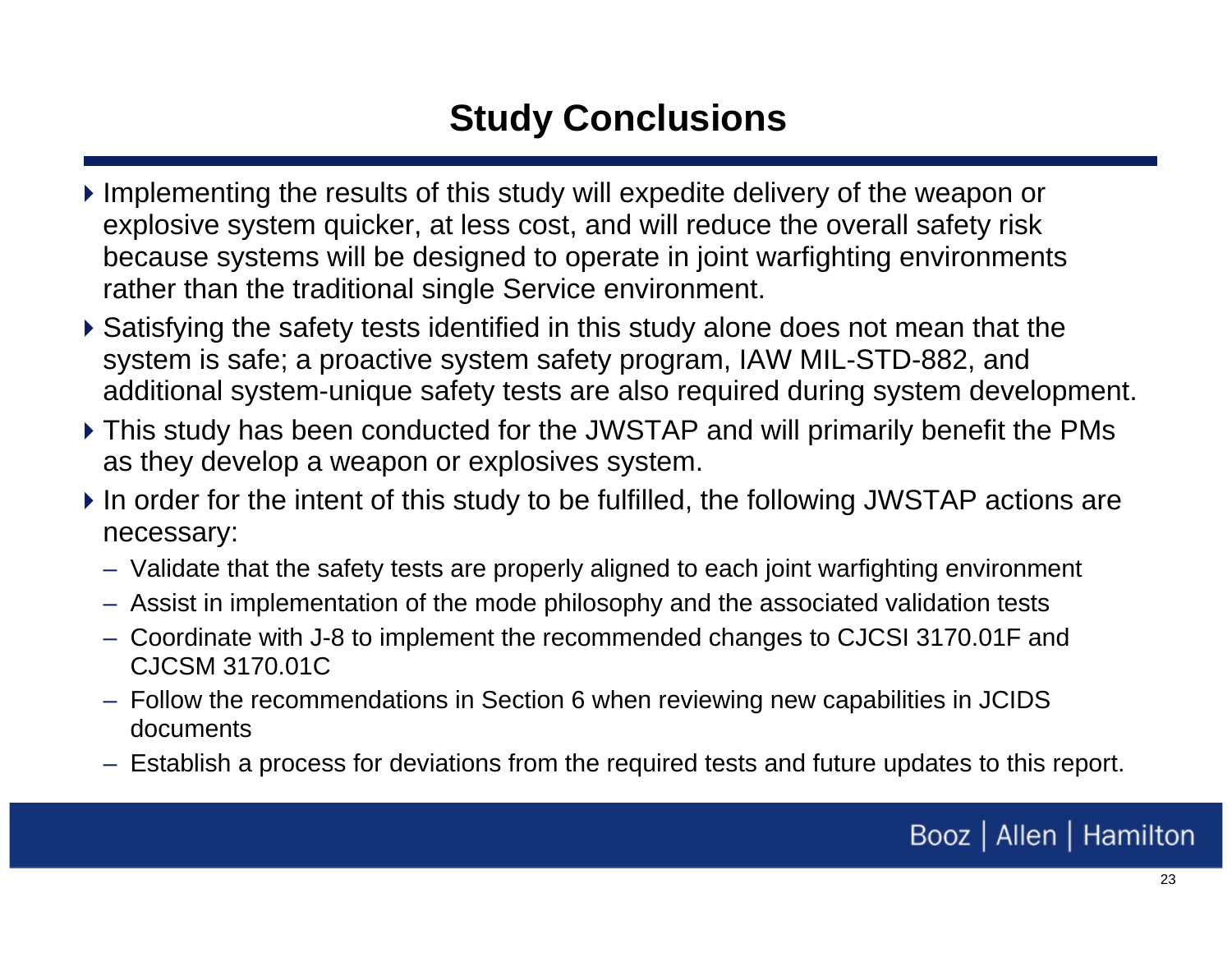### **Study Conclusions (cont'd)**

- ▶ Paradigm Shift in Thinking System Safety Community
	- Safety engineers and Service safety boards historically tailored tests to a specific system under development
	- Safety boards previously addressed and enforced only Service-specific safety tests rather than a set of common tests for all Services
	- Safety tests identified are specifically defined by the joint warfighting environment, whereas these tests were previously loosely defined in the test documents.
- ▶ Paradigm Shift in Thinking JWSTAP Members
	- Membership is primarily leaders for each of the Service's safety review boards
	- –Tendency to view this concept from the acquisition perspective not JCIDS perspective
	- Acquisition perspective causes members to become overly concerned about the JWSTAP role duplicating the well established roles of their Service's safety boards
		- Enforcement of weapon/explosive system safety requirements is a Service safety board role not reviewing and writing capability-based safety requirements for JCIDS documents
		- Deviations from an established set of safety testing requirements is also clearly a JWSTAP role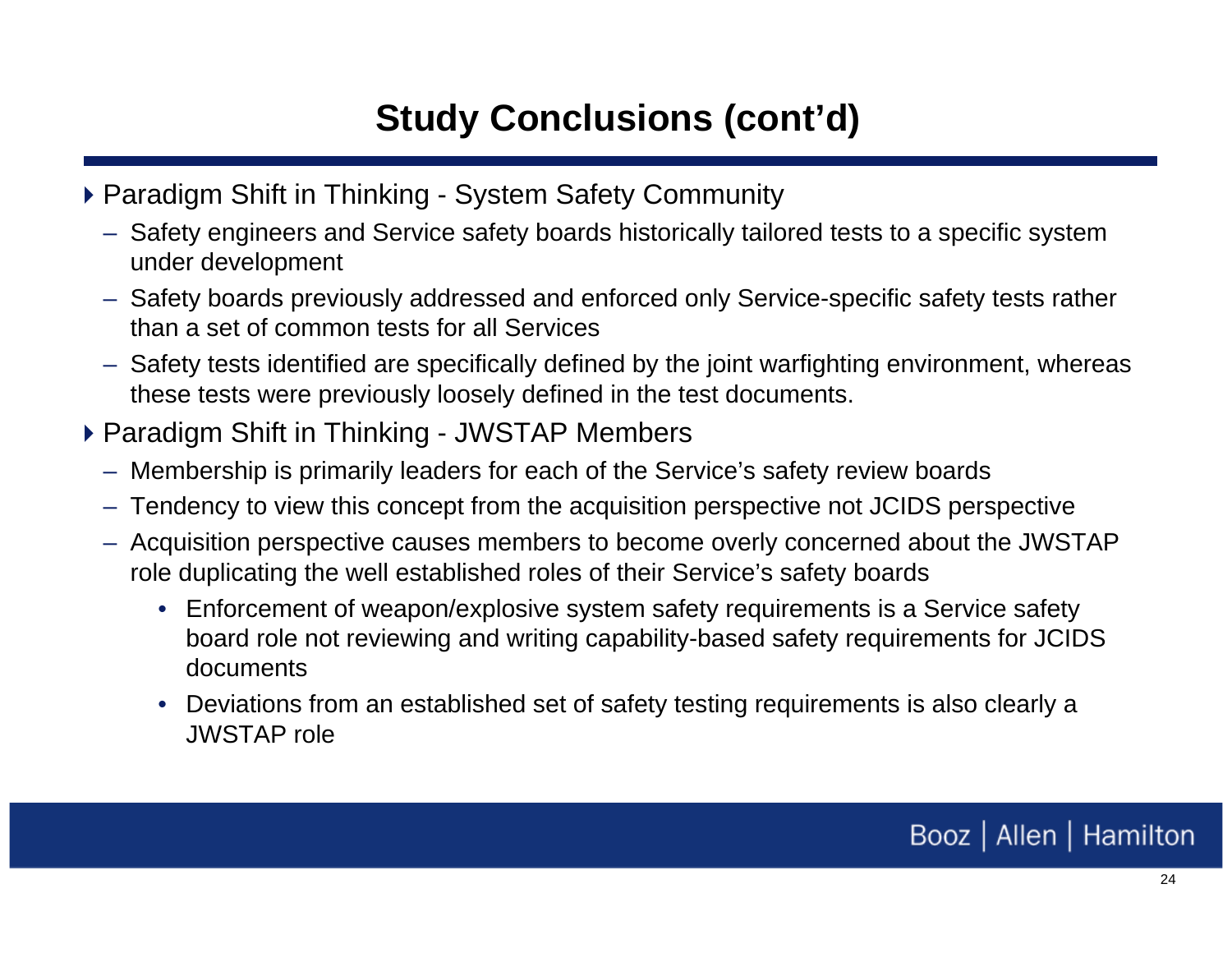### **Study Conclusions (cont'd)**

- ▶ Difficulties for Service-Wide Agreements
	- Fundamental differences in developing test requirements
	- – With no clear technical basis for the conduct of the test, there is no clear path in choosing one test or test parameter over another
	- No clear definition of what is defined as a safety test vs. a performance test vs. a development test.
- ▶ Other Observations
	- There is an overall reluctance to use STANAGs even after the STANAG has been ratified by the U.S.
	- System dependent tests are used as system independent tests.
	- JWSTAP members have little involvement with or knowledge of the weapons test community.
	- Many active standards are not being used, e.g., the AECTPs and STANAGs.
	- Some of the workshops have identified other areas needing improvement that were not within the scope of this study. As a result, specific Service organizations have taken the initiative for these actions.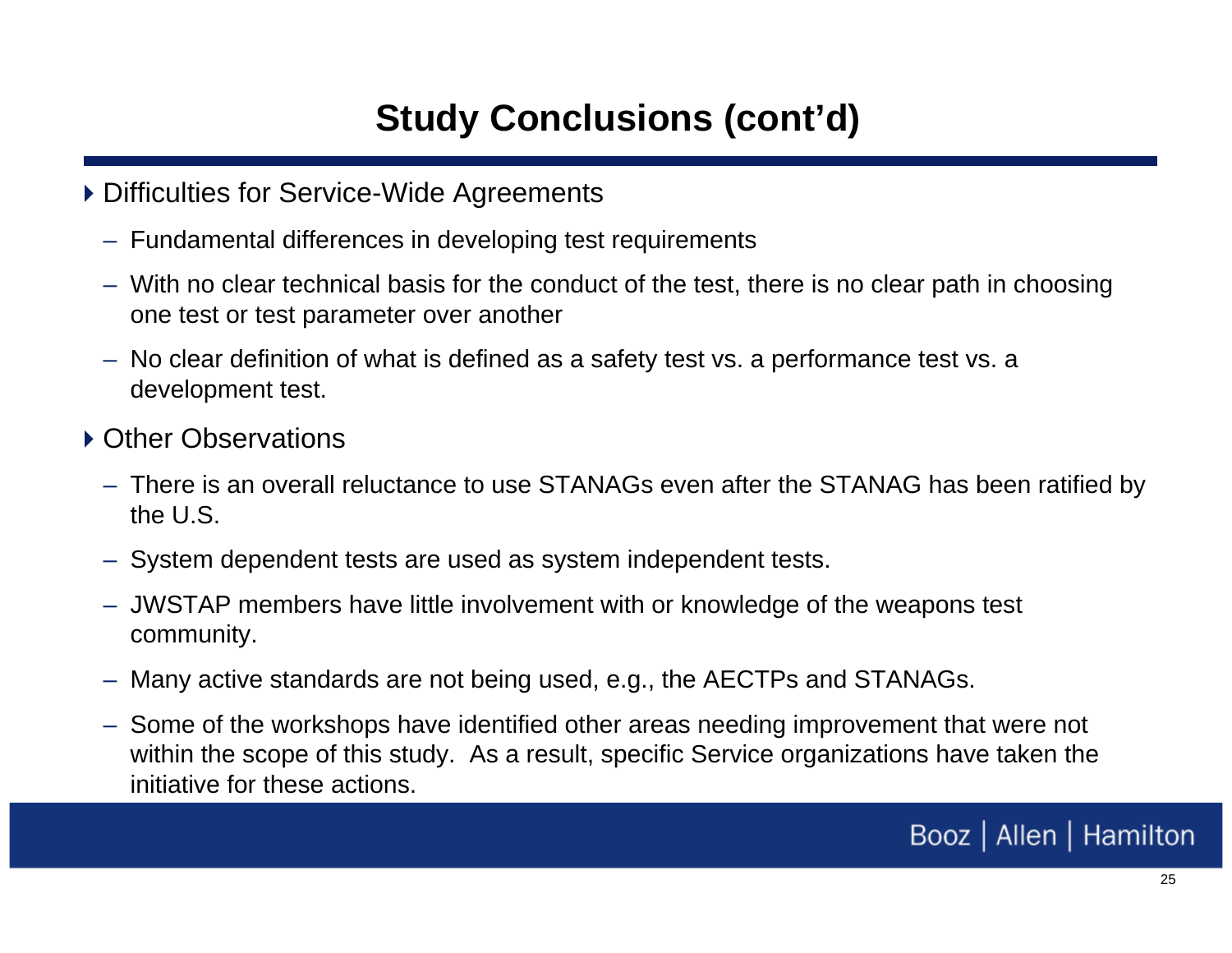- ▶ Study Overview
- Work Plan
- ▶ Results
- ▶ Summary and Conclusions
- **Next Steps**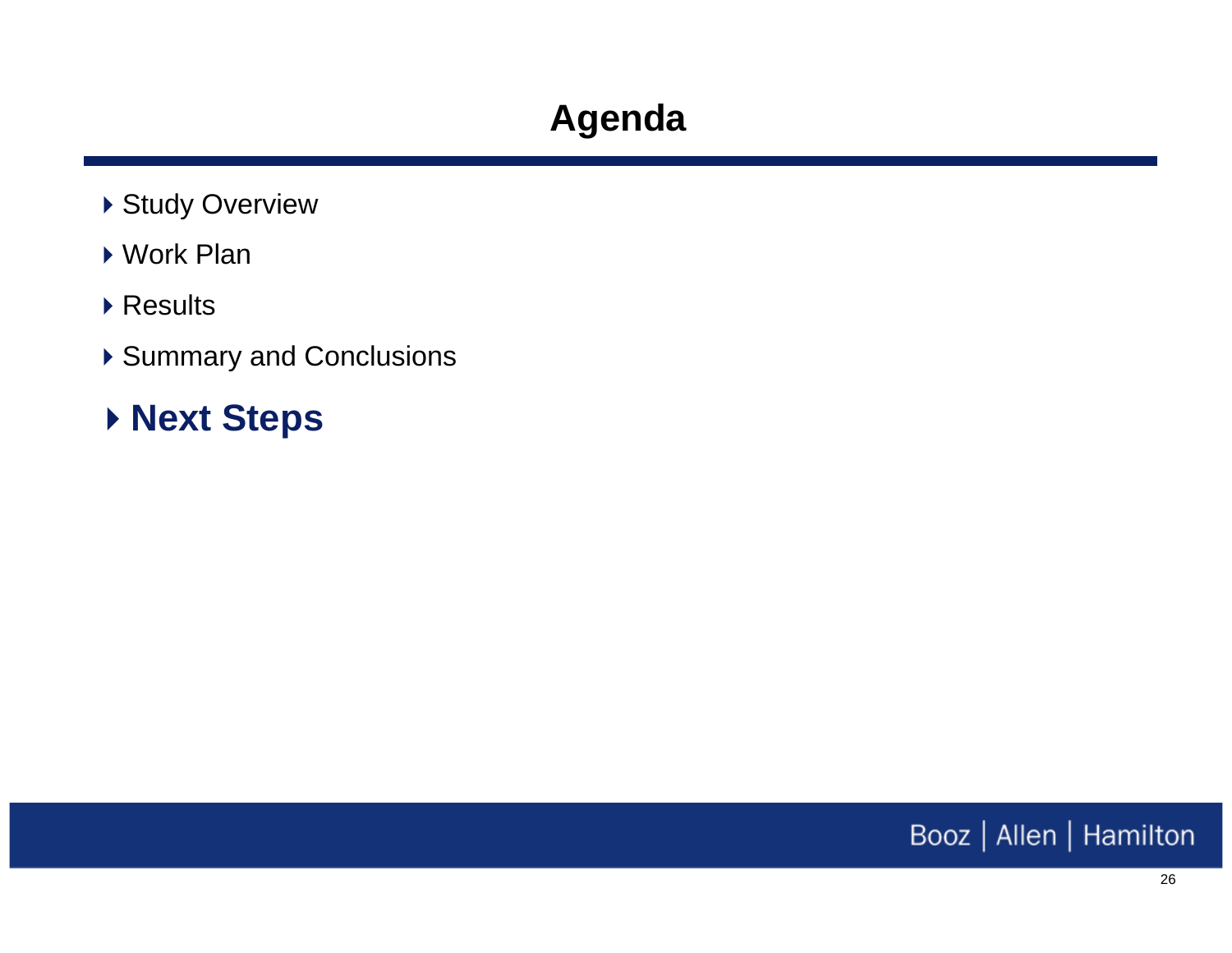### **Study Recommendations – Next Steps**

- Support JWSTAP in implementing and maintaining follow-on efforts in this report to ensure the intent of this study has been fulfilled. These efforts include:
	- Validate that the safety tests are properly aligned to each joint warfighting environment and make changes as necessary
	- Assist in the implementation of the joint warfighting mode concept and the associated validation tests, including review of the JCIDS documents
	- Coordinate with J-8 to implement the recommended changes to CJCSI 3170.01F and CJCSM 3170.01C
	- Follow the recommendations in Section 6 when reviewing new capabilities in JCIDS documents.
	- Establish a process for deviations from the required tests and future updates to the list of tests aligned to each joint warfighting mode.
	- Socialize the joint warfighting mode process within the system safety community, including education and training at Service road shows, phone conversations, and email correspondence.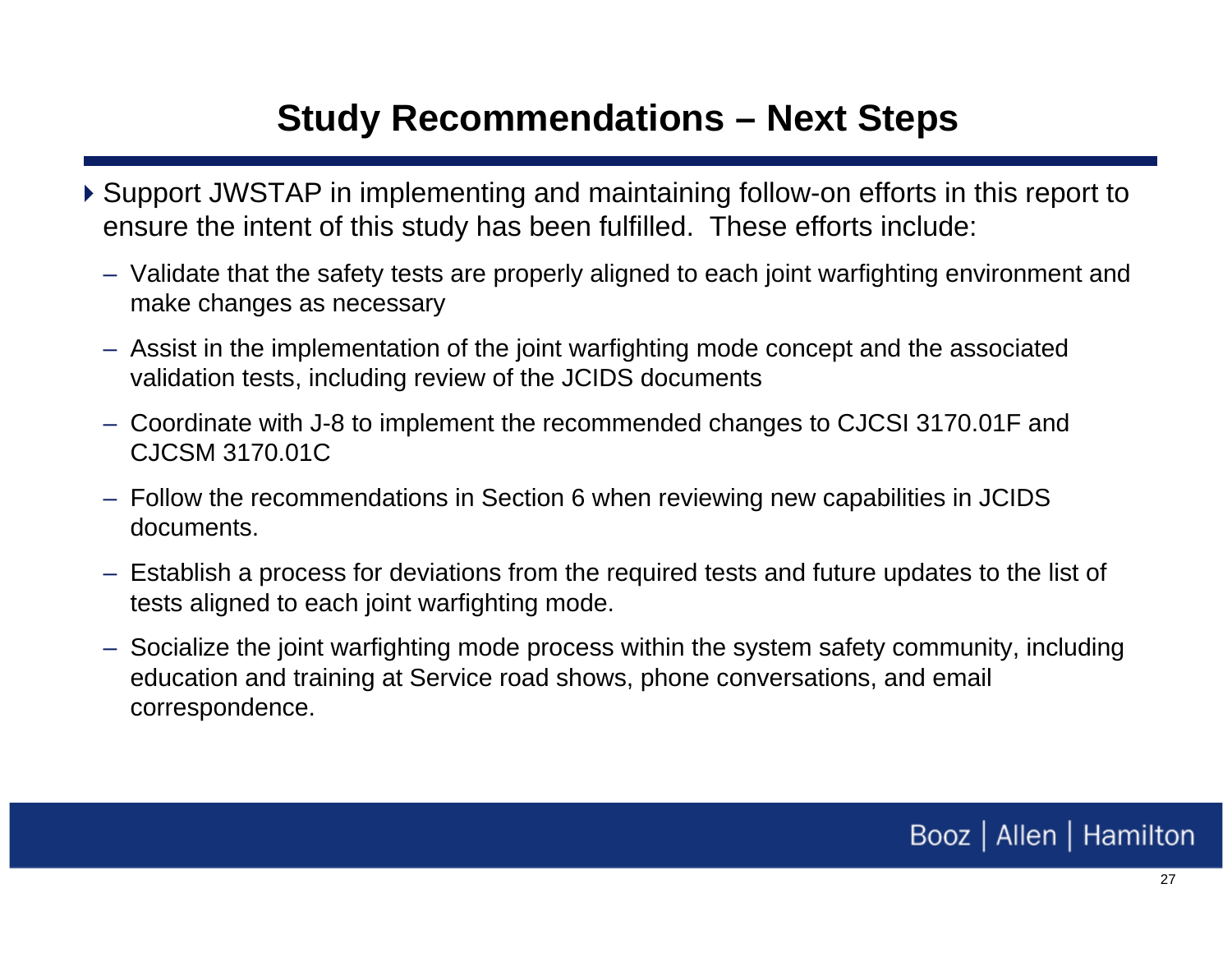### **Study Recommendations – Next Steps (cont'd)**

- Address and resolve outstanding areas as a result of the Phase II effort
	- Develop and obtain Service agreement for the terms "Safe and Operable," "Safe to Use/Fire," and "Safe to Dispose"
	- Determine whether to keep ITOP 4-2-601 (Test 4.2) within the standard set of safety tests
	- Determine whether the electromagnetic pulse test in MIL-STD-464 should be included as a required test
	- Host a workshop on the vibration test classification to determine specific tests for each mode
	- Conduct a detailed comparison of the test sequence and associated induced stress levels of the rough handling series in ITOP 4-2-602, STANAG 4375, and possibly ITOP 5-2-619. Host workshops to obtain consensus on a standard set of safety tests using one standard for all weapon and explosive systems. Little technical rationale exists within the Services as to why these test differences exist, though each Service is comfortable with their own historical test sequence.
	- Identify system-dependent tests and host applicable SME workshops. Initially, identifying which tests to conduct workshop reviews for will be based on analysis from the Microsoft Access database developed as part of the previous phases. Based on this analysis, a set of test classifications will be recommended to the JWSTAP for concurrence prior to hosting any workshops.